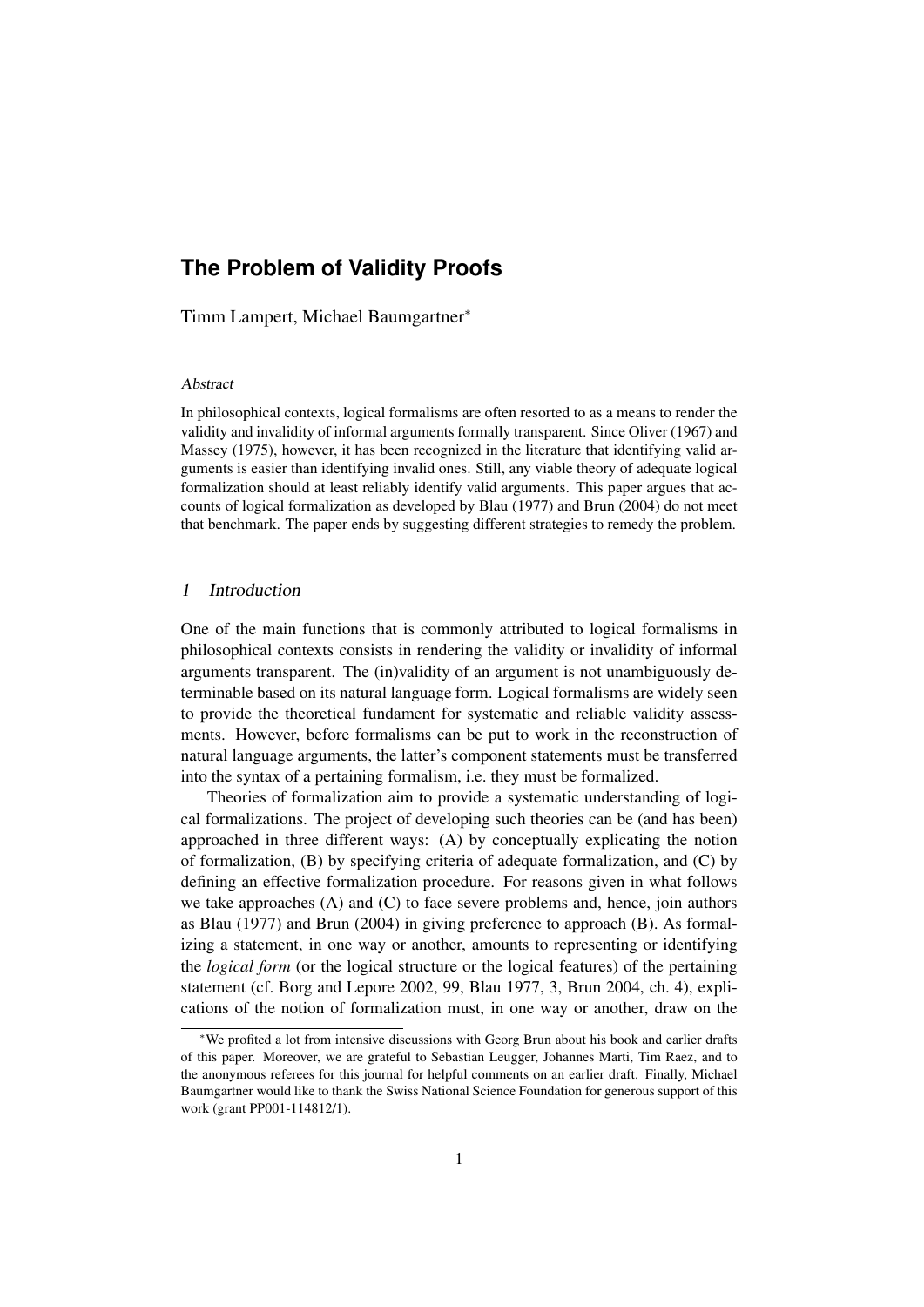the notion of logical form and, hence, presuppose clarity on that notion. Most (non-standardized) natural language statements, however, do not wear their logical forms on their sleeves. As prominently stated in the notorious *misleading form thesis* (cf. e.g. Brun 2004, 161-165), the syntax and grammar of ordinary statements are often radically misleading with respect to underlying logical forms. It is hence impossible to identify logical forms by drawing on syntactic properties of natural language statements. Ascribing logical forms to statements calls for stringent justification, which, in turn, must be rooted in pertaining criteria, *viz.* in criteria of adequate formalization. Nonetheless, approach (A), as discussed in Brun (2004, ch. 4) (cf. also Kleinknecht 2008), aims to explicate the notion of formalization independently of formalization criteria. In light of the misleading surface of natural language statements, we take this to be impossible. Instead, we are going to settle for a modest concept of formalization in this paper, according to which a logical formalization simply consists in an assignment of a logical formula to a natural language statement.

By contrast, representatives of approach (C), as Davidson (1984), Chomsky (1977), Massey (1975), or Montague (1974a), implicitly or explicitly subscribe to the ambitious project to define *effective formalization procedures*. Such procedures are intended to take natural language statements as inputs and to produce logical formulas as outputs. Accordingly, the misleading surface of natural language statements also constitutes a major obstacle to a successful definition of a formalization procedure that would be applicable to more than an artificially truncated fragment of a natural language or a previously disambiguated and standardized (non-natural) idiom (cf. Montague 1974c, Montague 1974b). We take this obstacle to be insurmountable. Rather than on its grammatical surface, the formalization of a natural language statement depends on the latter's informal interpretation, which is notoriously ambiguous and context dependent. In any case, however, as the quality of any formalization procedure, in the end, must be evaluated based on whether it generates adequate formalizations, the question as to the adequacy of formalizations turns out to be conceptually prior. All in all, the key project of a theory of formalization, in our view, consists in defining adequacy criteria for formalizations. Accordingly, the argument presented in this paper focuses on the criteria-driven thread in the formalization literature.

The existing literature adopting approach (B) comprises only a handful of studies, including e.g. Blau (1977), Epstein (1990, 1994), Sainsbury (1993), or recently and most thoroughly Brun  $(2004)$ .<sup>1</sup> As Brun's theory is by far the most detailed elaboration of approach (B), we base our upcoming discussion of the problems of identifying valid and invalid arguments on Brun's framework. The latter is characterized by three determinants: adequate formalizations (I) must be correct, (II) they have to be maximally faithful to the syntactic surface of the formalized statement, and (III) they must be related, i.e. any two different adequate formalizations of the same statement must either be equivalent or one must be more specific than the other or there must exist an adequate formalization that is more specific than both

 $1 \text{ Cf.}$  also the discussions of Brun's criteria in Löffler (2006).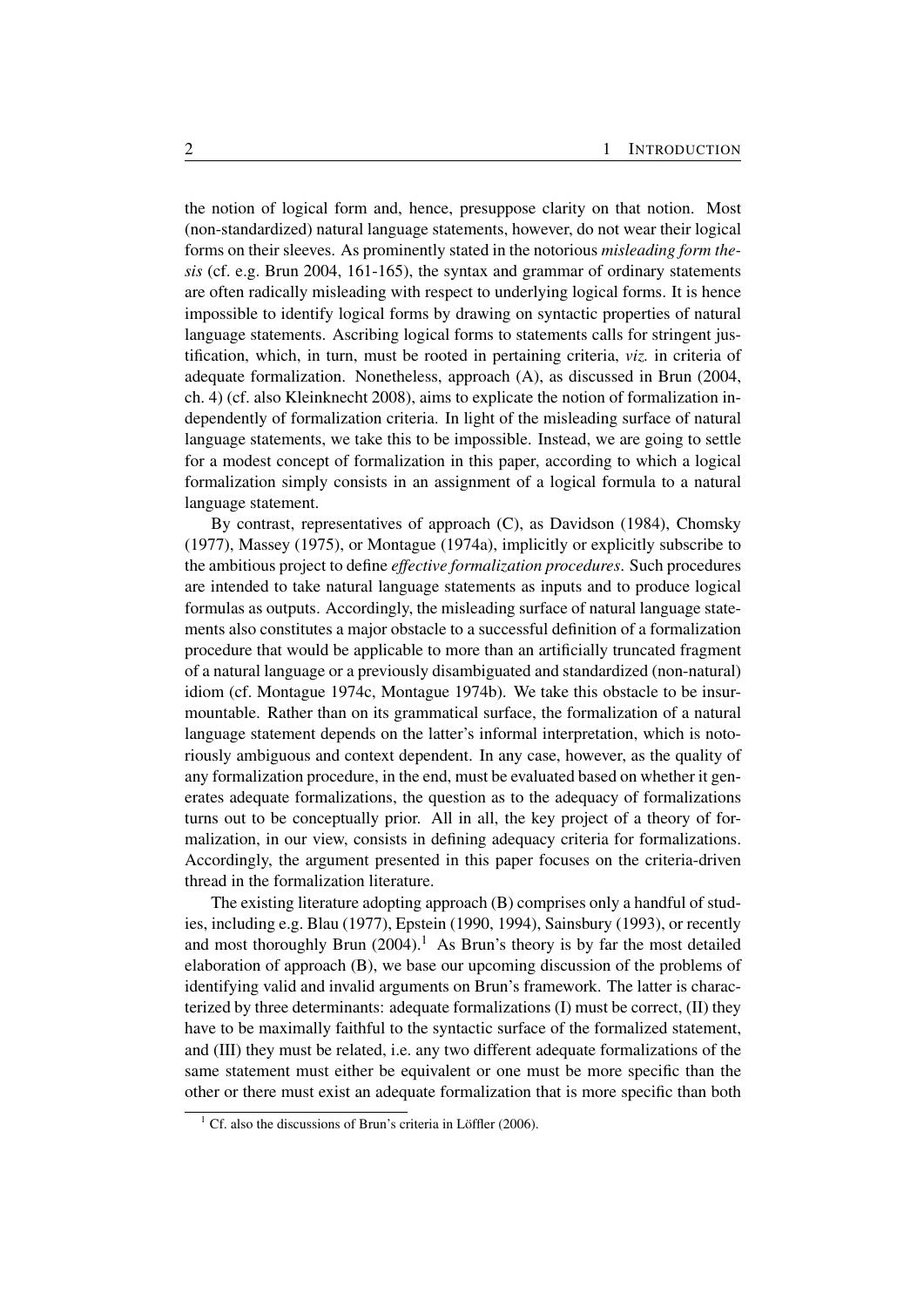of them.

Theories of adequate formalization need to guarantee that logical formalisms can fulfill the functions ascribed to them. Applied to the present context, that means that adequacy criteria for logical formalizations have to enable formalisms to play their designated role in argument reconstruction. Oliver (1967) and Massey (1975), however, revealed that the common practice of formalizing arguments faces a problem when it comes to assessing the invalidity of arguments. In a nutshell, this *problem of invalidity proofs* stems from the fact that an argument is commonly said to be valid if and only if it is an instance of at least one valid form (Oliver 1967, 464). Consequently, an argument is invalid if and only if there exists no valid form of which that argument is an instance. That is, establishing the formal invalidity of an argument requires establishing the truth of a negative existential, which is a task that, in many cases, is difficult to complete. In contrast, revealing the validity of an argument only calls for the identification of one valid form of which that argument is an instance. Thus, demonstrating the validity of an argument is significantly easier than demonstrating an argument's invalidity. Correspondingly, while a theory of logical formalization may be acceptable even if it does not provide the means for conclusive invalidity proofs, any satisfactory account of adequate formalization must, at any rate, supply the resources to prove the validity of an argument by use of adequate formalizations. More concretely, in order to lay the theoretical fundament for formalisms to fulfill their function for validity assessments, a theory of adequate formalization must guarantee the existence of a formally valid adequate formalization for every formally valid argument.

We shall argue that Brun's account of formalization falls short of meeting this benchmark. His theory not only faces a problem of invalidity proofs but, moreover, does not guarantee that to every formally valid argument there exists at least one formally valid adequate formalization. That is, Brun's theory of formalization gives rise to what we will dub a *problem of validity proofs*. In consequence, if logical formalization is taken to be regulated by (I), (II), and (III), logical formalisms are no reliable tool for argument reconstruction.

## 2 Brun's Criteria of Adequate Formalization

Before we exhibit the problems of invalidity and validity proofs, this section is going to review the three tenets of Brun's theory. To this end, some conceptual preliminaries are called for. As indicated in the previous section, a modest notion of formalization suffices for the purposes of this paper, according to which a formalization is simply an assignment of a logical formula to a natural language statement relative to an instantiation. Logical formalisms provide well-known and straightforward recursive definitions of the notion of a *logical formula*. For simplicity, we are going to confine our discussion to formalizations in first-order for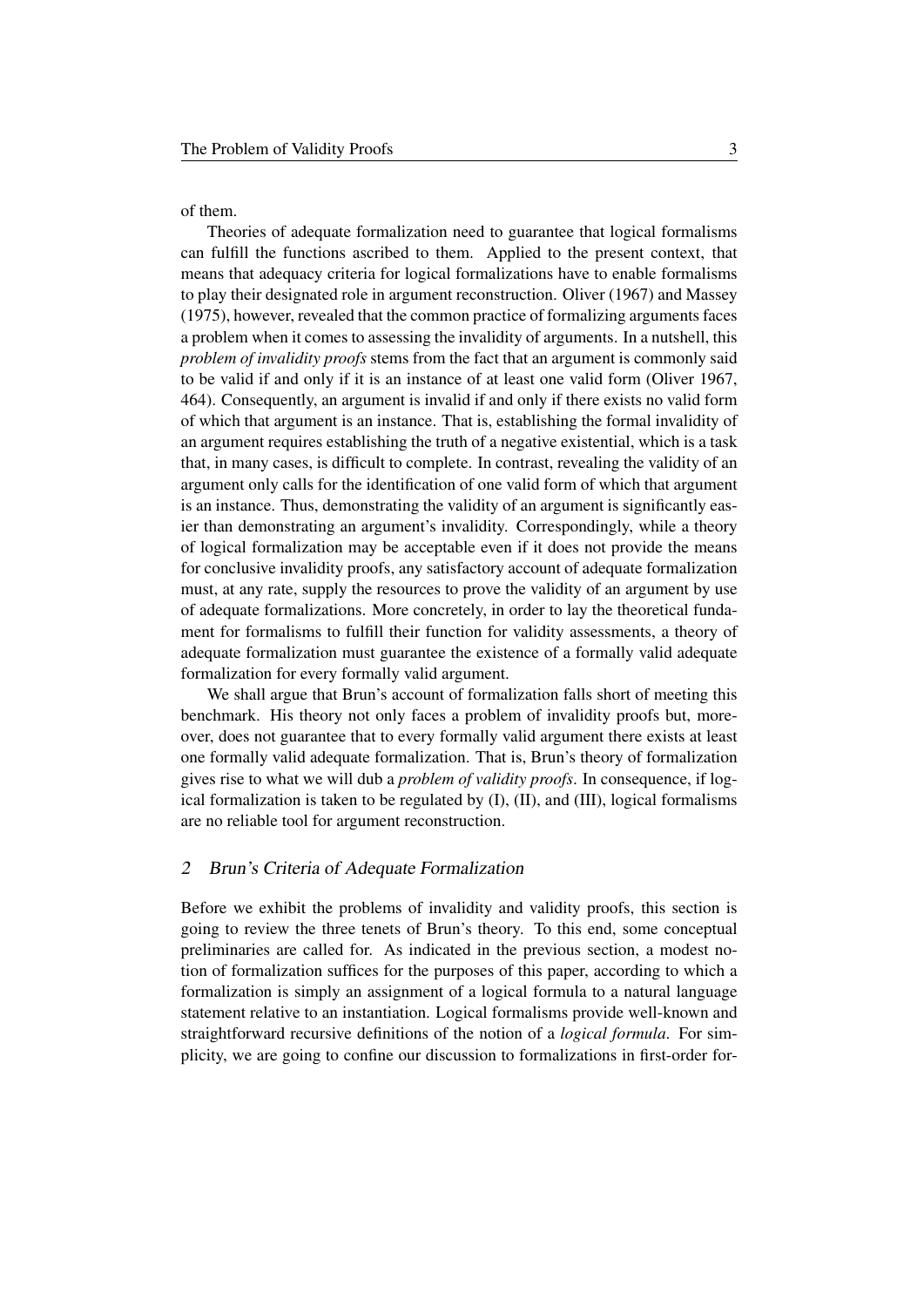malisms in the present context.<sup>2</sup> *Natural language statements* are statements of natural language that are either true or false. In addition to the concepts of a logical formula and a statement, assigning logical formulas to statements presupposes assignments of natural language expressions to the categorematic parts of a formula, i.e. to the propositional variables, the proper names, and the predicate letters. Such assignments shall be dubbed *instantiations*. <sup>3</sup> Finally, it is of crucial importance to note that Brun presupposes a semantics of truth-possibilities or possible extensions, rather than a semantics of truth values or (actual) extensions—as is common, for instance, in mathematical logic. While the latter assigns one fixed extension to every categorematic part of a formula and takes different such assignments to stand for different natural language expressions with different extensions, the former systematically varies assignments of extensions and interprets combinatorially varied extensions as possible extensions of one and the same statement, predicate, or name. As we shall adopt Brun's framework in the following, we not only need instantiations of formulas, but moreover assignments of possible extensions to the categorematic parts of a formula. We will label such assignments *interpretations* below.

The first adequacy criterion of Brun's theory is *correctness*, which he equivalently defines syntactically and semantically. Syntactically put, correctness of a formalization  $\Phi$  of a statement A amounts to the following (cf. e.g. Blau 1977, 4, Brun 2004, 214):

(COR) The formalization  $\Phi$  of a statement A is correct if and only if every inference S, such that the formalization  $\Psi$  of S contains  $\Phi$  as a premise or a conclusion and  $\Psi$  is formally valid, is informally valid.

An inference is *valid* if and only if, given the truth of its premises, its consequences cannot be false. Furthermore, while *formal* validity is to be understood on the basis of a respective calculus, an inference is said to be *informally* valid if it is judged to be valid without compulsory recourse to any criterion of its validity. Similarly, we often use expressions correctly without being able to define them or justify their application. In the following we use f*-validity* and i*-validity* as shorthands for formal and informal validity, respectively. By presupposing informal validity assessments, (COR) draws on the insight that it is impossible to account for adequate formalization merely based on syntactic properties of natural language statements. Thus, (COR) does justice to the misleading form thesis.

According to the standard view, arguments can be informally valid for two different reasons: an argument as "Men are mortal. Shamus is a man. Therefore, Shamus is mortal" is said to be valid on account of its plain form or syntax, whereas the validity of an argument as "Daryl is a mother. Therefore, Daryl is a woman" is taken to depend on the meanings of its constituents (cf. e.g. Davidson

 $2$  Yet, we only explicitly relativize definitions to first-order logic in this paper where this is relevant for the argumentation.

<sup>&</sup>lt;sup>3</sup> Many alternative labels have been used in the literature, for instance, "interpretation", "key". "realization", "legend" or "correspondence schema" (cf. Brun 2004, 140).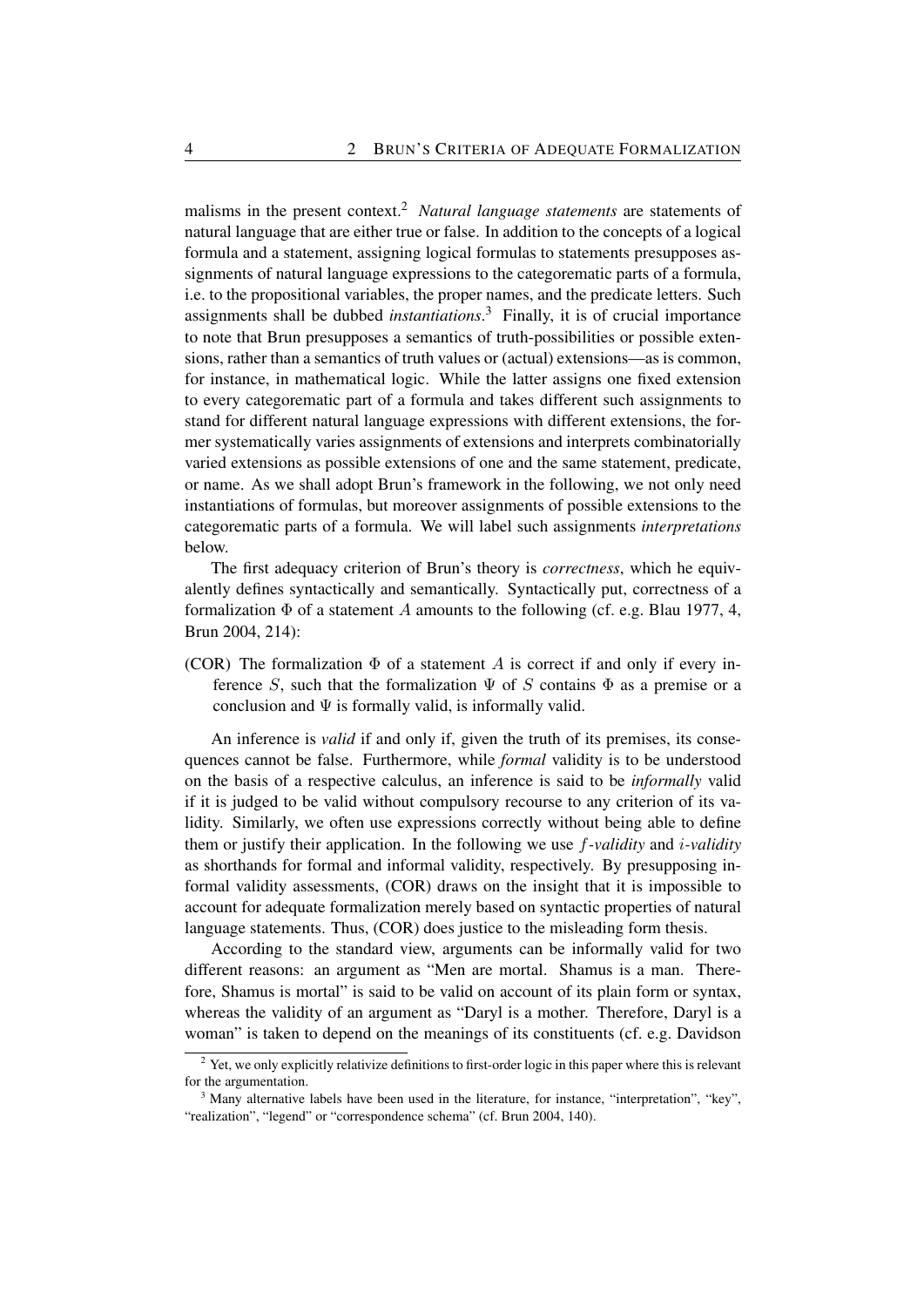1967, Epstein 1990). To the former sort of a validity Brun (2004, 37) refers as *informal formal validity* and to the latter as *informal material validity*, which we subsequently abbreviate by *formal* i*-validity* and *material* i*-validity*, respectively. It is important to emphasize that, even though Brun contends that when it comes to formally proving the  $i$ -validity of an argument only formal  $i$ -validity may be adequately reproduced by f-valid formalizations, he does not define the correctness of a formalization with recourse to the notion of formal  $i$ -validity. He holds that it is not possible to sharply distinguish between formal and material  $i$ -validity independently of a logical formalization. Hence, the notion of formal  $i$ -validity cannot be presupposed when assessing the correctness of a formalization. This, however, entails that both formally and materially  $i$ -valid arguments are correctly reproducible by  $f$ -valid formalizations. To exclude that materially *i*-valid arguments can also be *adequately* formalized f-validly, Brun later introduces surface maxims—to which we shall turn below—into his theory.

Brun conceives of (COR) as a necessary condition of the adequacy of a formalization. However, as he repeatedly points out himself (chs. 11, 12), applying (COR) to concrete statements is not unproblematic. For instance, determining whether a formalization  $\Phi$  is correct for a statement A, according to (COR), presupposes the correctness of the formalizations of the other statements involved in inferences S. Assessing the correctness of these latter formalizations, in turn, presupposes the correctness of  $\Phi$  for A. Hence, applications of (COR) give rise to a circularity problem. By contrast, Brun's equivalent semantic variant of the correctness criterion is not affected by this problem, because assessing the correctness of a formalization Φ along semantic lines does not presuppose the correctness of other formalizations and, hence, is free from circularities.<sup>4</sup> More concretely, Brun's semantic variant of correctness amounts to the following (cf. Brun 2004, 210):

(TC) The formalization  $\Phi$  of a statement A is correct if and only if relative to all suitable interpretations  $\Im_s$  of  $\Phi$ ,  $\Phi$  has the same conditions of truth and falsehood as A has according to the informal judgement.

Applying (TC) presupposes that it is determined what truth and falsehood conditions of formulas are as opposed to truth and falsehood conditions of statements and how these conditions can be compared. Subject to (TC), this comparability shall be guaranteed by suitable interpretations. Thus, two notions involved in (TC) call for clarifications: *suitable interpretation* and *sameness of truth and falsehood conditions*.

As indicated above, interpretations of a formula are assignments of possible extensions to the categorematic parts of the formula. By *suitable interpretations* Brun (2004, 211-212) means interpretations that are limited in extent due to informal inferential dependencies among the expressions that are assigned to the

<sup>4</sup> Both the syntactic and the semantic criterion of correctness, however, face a problem of termination when they are applied to concrete formalizations. We come back to this problem in section 5 below.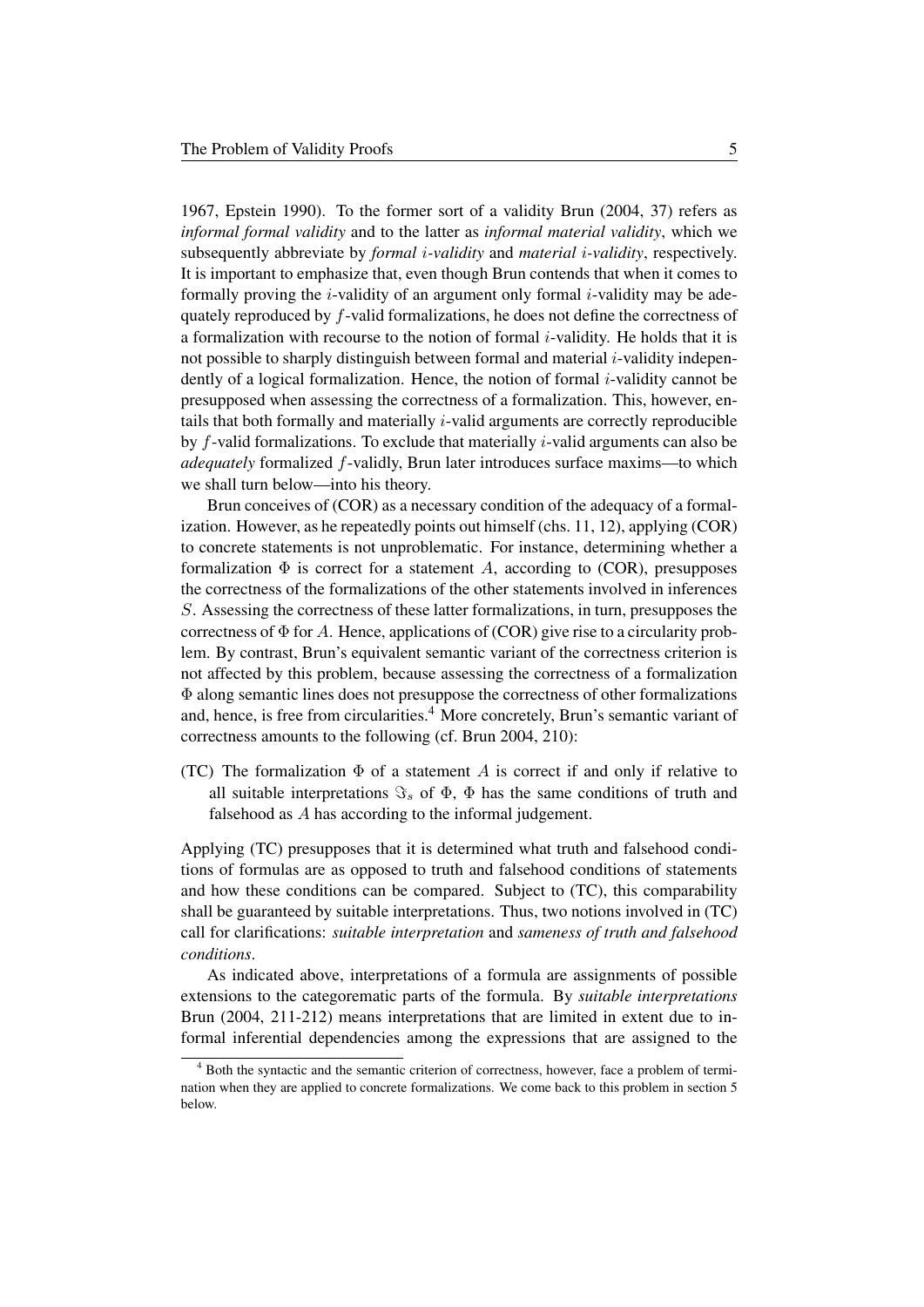categorematic symbols by a given instantiation (similarly Blau 1977). In short, suitable interpretations are a function of a corresponding instantiation. The sort of limitation involved in suitable interpretations is best clarified by concrete examples. First, consider statement (a) along with its forthright formalization (1) and instantiation (2).

(a) Daryl is a mother or Daryl is a woman.

$$
p \lor q \tag{1}
$$

$$
p: \text{ Daryl is a mother}; \quad q: \text{ Daryl is a woman.} \tag{2}
$$

The set of suitable interpretations of (1) does not contain 4 elements as would be generated by permutationally assigning truth-possibilities, but only 3:  $\Im(p)$  =  $T, \Im(q) = T; \Im(p) = F, \Im(q) = T; \Im(p) = F, \Im(q) = F$ . On informal grounds, it is excluded that something is a mother but no woman. This informal judgement, accordingly, eliminates  $\Im(p) = T$ ,  $\Im(q) = F$  from the set of suitable interpretations of (1). It is this elimination that, according to Brun, allows for comparing the truth conditions of (1) and (a) in the first place and that guarantees the equivalence of the syntactic and the semantic variant of correctness. Were  $\Im(p) = T$ ,  $\Im(q) = F$ not discarded, we would be confronted with a configuration that informally cannot be judged coherently, because from Daryl's motherhood the truth of (a) follows, whereas Daryl not being a woman informally implies the falsehood of (a). Consequently, (TC) would be inapplicable.

The truth conditions of a formalization  $\Phi$  of a statement A consist in the models of Φ among its suitable interpretations, i.e. in its *suitable models*. By contrast, the falsehood conditions of Φ consist in its *suitable counter-models*. The truth and falsehood conditions of  $A$ , on the other hand, are generated by paraphrasing the suitable interpretations relative to a given instantiation of  $\Phi$  and informally assessing the truth values of  $\tilde{A}$  with recourse to these paraphrases. For instance, the paraphrases of the suitable interpretations of (1) in virtue of its instantiation (2) are the following: (i) "Daryl is a mother", "Daryl is a woman"; (ii) "Daryl is no mother", "Daryl is a woman"; (iii) "Daryl is no mother", "Daryl is no woman". Under conditions (i) and (ii) the statement (a) is informally judged to be true. Thus, the truth conditions of (a) are (i) and (ii). Whereas (iii) is the falsehood condition of (a), because when Daryl is neither a mother nor a woman, (a) is informally judged to be false. A comparison of the truth and falsehood conditions of a statement A and its formalization  $\Phi$  amounts to confronting the suitable models and counter-models of  $\Phi$  with those paraphrases of the suitable interpretations that are informally seen to render A true and false, respectively. By stipulating *sameness of truth and falsehood conditions* of Φ and A, (TC) demands that the paraphrases of suitable models and counter-models are informally judged to render the formalized statement true and false, respectively.

Note that (COR) and (TC) do not necessitate an adequate formalization to mirror any aspects of the inner structure of a formalized statement. According to (COR) and (TC), formalizing any statement—even a whole argument—by  $p$  along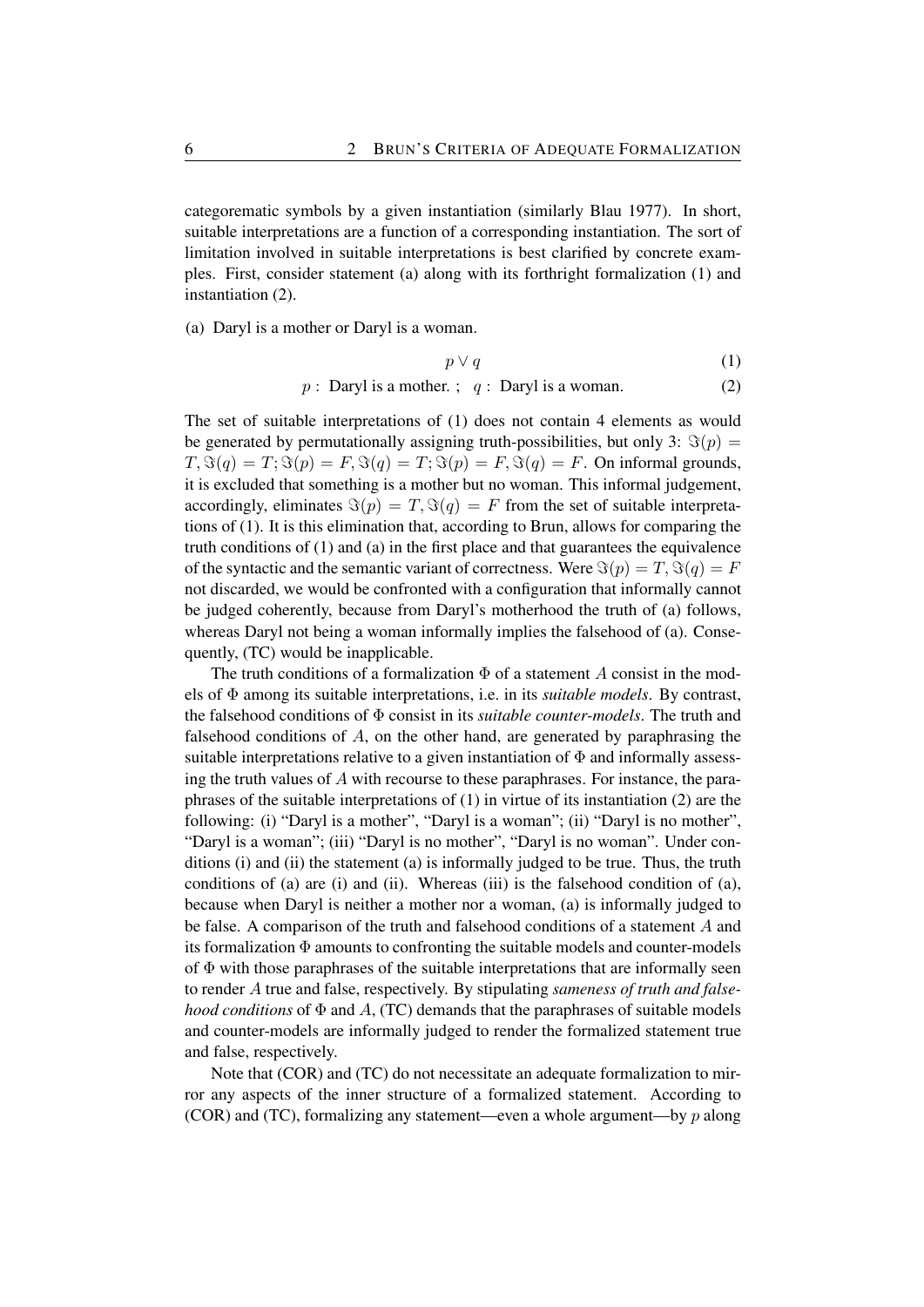with an appropriate instantiation is always correct (cf. Blau 1977, 7, and Brun 2004, 210, 240-241). This is due to the fact that (COR)- and (TC)-correct formalizations do not have to be complete, where a formalization Φ of A is *complete* if and only if whatever informally follows from A, formally follows from  $\Phi$ , and whatever informally implies A, formally implies  $\Phi$ . In section 5 we shall see that one conceivable solution of the problems of (in)validity proofs consists in being more demanding with respect to completeness.

The second tenet of Brun's theory complements correctness by introducing maxims which demand that adequate formalizations reproduce the surface of formalized statements as much as possible. As anticipated above, these additional maxims requiring syntax adherence are induced by the fact that correct formalizations do not allow for distinguishing between formally and materially i-valid arguments, which is a distinction Brun emphatically endorses (cf. e.g. Brun 2004, 330-332). To illustrate, consider argument (b) that is classified as materially  $i$ valid. (COR) and (TC) permit to formalize (b) by either of the f-valid implications  $(3)$ ,  $(4)$ , or  $(5)$ .<sup>5</sup>

(b) Daryl is a mother. Therefore, Daryl is a woman.

$$
Fa \wedge Ga \to Ga \tag{3}
$$

$$
Fa \wedge \forall x (Fx \to Gx) \to Ga \tag{4}
$$

 $a: \text{Daryl}: F: \dots$  is a mother  $: G: \dots$  is a woman

$$
Ha \wedge Ga \to Ga \tag{5}
$$

# $a:$  Daryl;  $H:$  ... has a child  $; G:$  ... is a woman

In  $(3)$ , the conclusion of  $(b)$  is simply introduced as an additional premise,  $(4)$ results from making the conceptual dependency of the notions of a mother and a woman formally explicit—in the vein of what Massey (1975, 66-68) has called the *enthymematic ploy*—, and in (5) the notion of a mother is semantically analyzed in terms of a woman having a child. All of these correct formalizations reproduce (b) as a formally i-valid argument, which, in Brun's view, it is not.

Following common formalization practice, Brun (2004, 332) holds that a materially *i*-valid argument as  $(b)$  should be adequately reproduced by a material implication as (6)—which is also correct for (b) because all of its counter-models are unsuitable in Brun's sense of the term.

$$
Fa \to Ga \tag{6}
$$
  
 $a : \text{Daryl}; \quad F : \dots \text{is a mother } ; G : \dots \text{is a woman}$ 

To deny (3), (4), and (5) the status of adequate formalizations of (b), in particular, and to theoretically back up the distinction between formal and material  $i$ -validity,

 $5$  Arguments are often formalized by means of argument schemes involving operators as " $\vdash$ " or "∴" that belong to metalanguage. As we are exclusively concerned with first-order formalizations in the present context, we dispense with metalingual operators in formalization candidates throughout this paper (cf. also Epstein 1990, 24 or Brun 2004, 46, 243).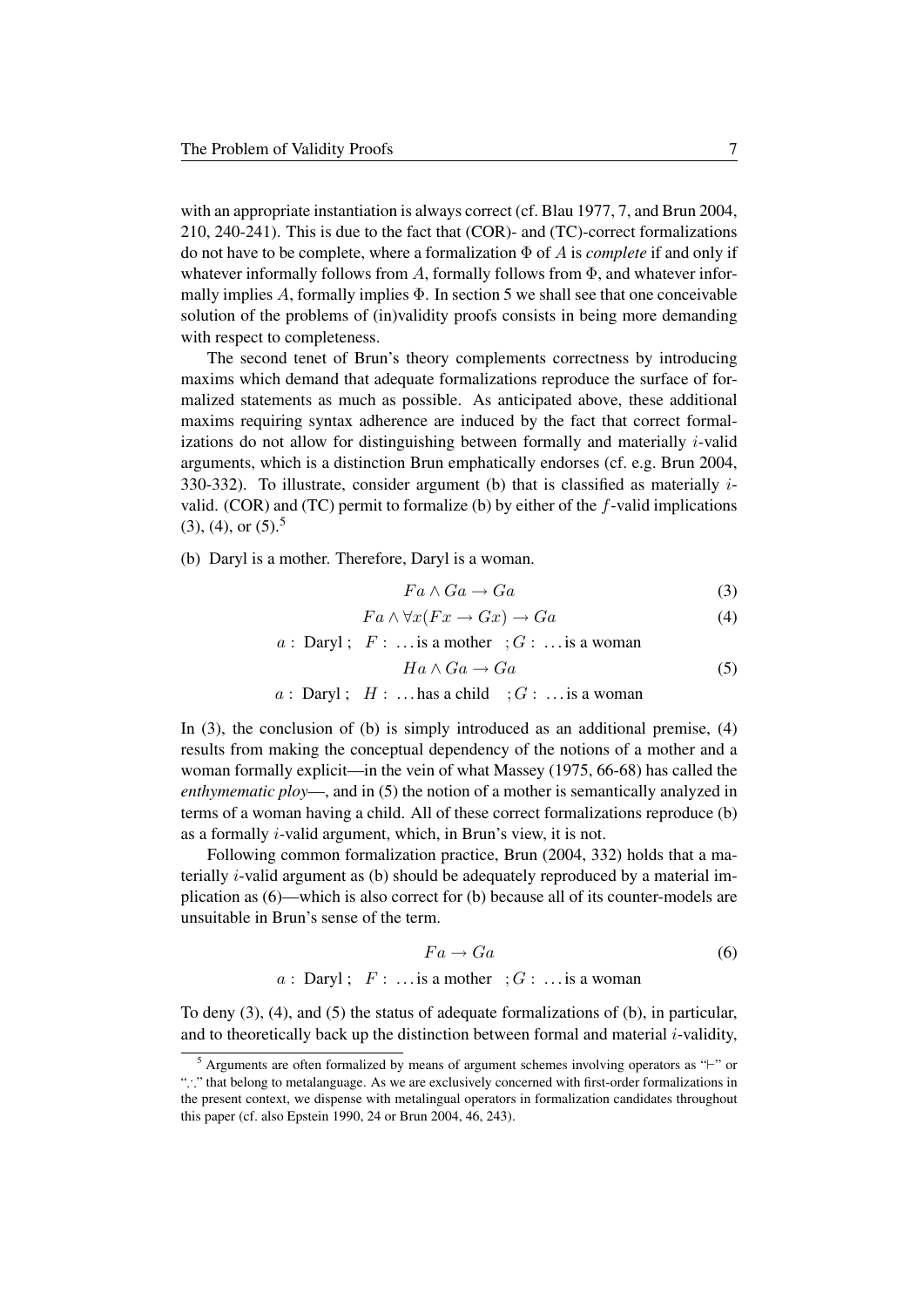in general, a criterion is needed that identifies those  $i$ -valid arguments that may be reproduced by f-valid formalizations. For this purpose, Brun introduces *surface maxims* which stipulate that adequate formalizations must be maximally similar to the syntactic and grammatical surface of formalized statements. For example, (b) involves the predicates ". . . is a mother" and ". . . is a woman" and its premise does not feature a conjunction. All of the correct formalizations (3), (4), and (5) significantly deviate from this syntactic surface—(3) and (4) by supplying premises not contained in (b), and (5) by semantically analyzing ". . . is a mother". Of all four formalization candidates, (6) is maximally faithful to the surface of (b), and is thus preferable over  $(3)$ ,  $(4)$ , and  $(5)$ .

Basically there are two directions available in regard to explicating how formalizations mirror syntactic features of a statement: (i) a feature of a formalization should have a counterpart in the statement such that the same/different features are captured by the same/different counterparts in the statement; (ii) a feature of a statement should have a counterpart in the formalization such that the same/different features are captured by the same/different counterparts in the formalization. Both of these directions can be found in formalization strategies available in the literature.<sup>6</sup> Relative to (i) and (ii) it is then possible to formulate concrete surface maxims, which, for brevity, we do not reproduce in detail here. Just to give one example, based on (i) Brun (2004, 254) formulates the following correspondence rule (KS): The instantiation of an adequate formalization  $\Phi$  of a statement A only features ordinary expressions that also occur in A.

While the application of this rule is unproblematic, surface faithfulness is not as easily satisfiable in regard to other syntactic features of statements, such as the order of expressions or the correspondence of syncategorematic parts of a statement and of its formalization. The fact that the surface of natural language statements is often misleading as to underlying logical forms renders it inevitable, in many cases, to purposefully digress from that surface in order to correctly formalize a statement. Therefore, surface similarity in either of the senses given by (i) and (ii) must not be demanded unrestrictedly. To see that (i) cannot be applied in an unconstrained manner, consider a statement as "Men are mortal", which is normally said to be adequately captured by  $\forall x (Fx \rightarrow Gx)$ . This formula features a universal quantifier and a conditional, neither of which has a counterpart in "Men are mortal". By contrast, an unconditional application of a maxim oriented in terms of (ii) would misleadingly dictate to assign different formulas to "This argument is invalid" and "This argument is not valid". Surface similarity often can only be assessed relative to a given set of equally specific correct formalizations. While, as we shall see below, correctness can be satisfied on various levels of specification and regularly induces to depart from the surface of natural language, surface maxims require that the differences between formalizations and pertaining statements

 $6$  While Brun's (2004) surface maxims are oriented in terms of (i) (cf. also Sainsbury 1993, 69), Epstein (1994) formalizes by abstracting from the content of statements in a stepwise manner and, thus, adopts strategy (ii).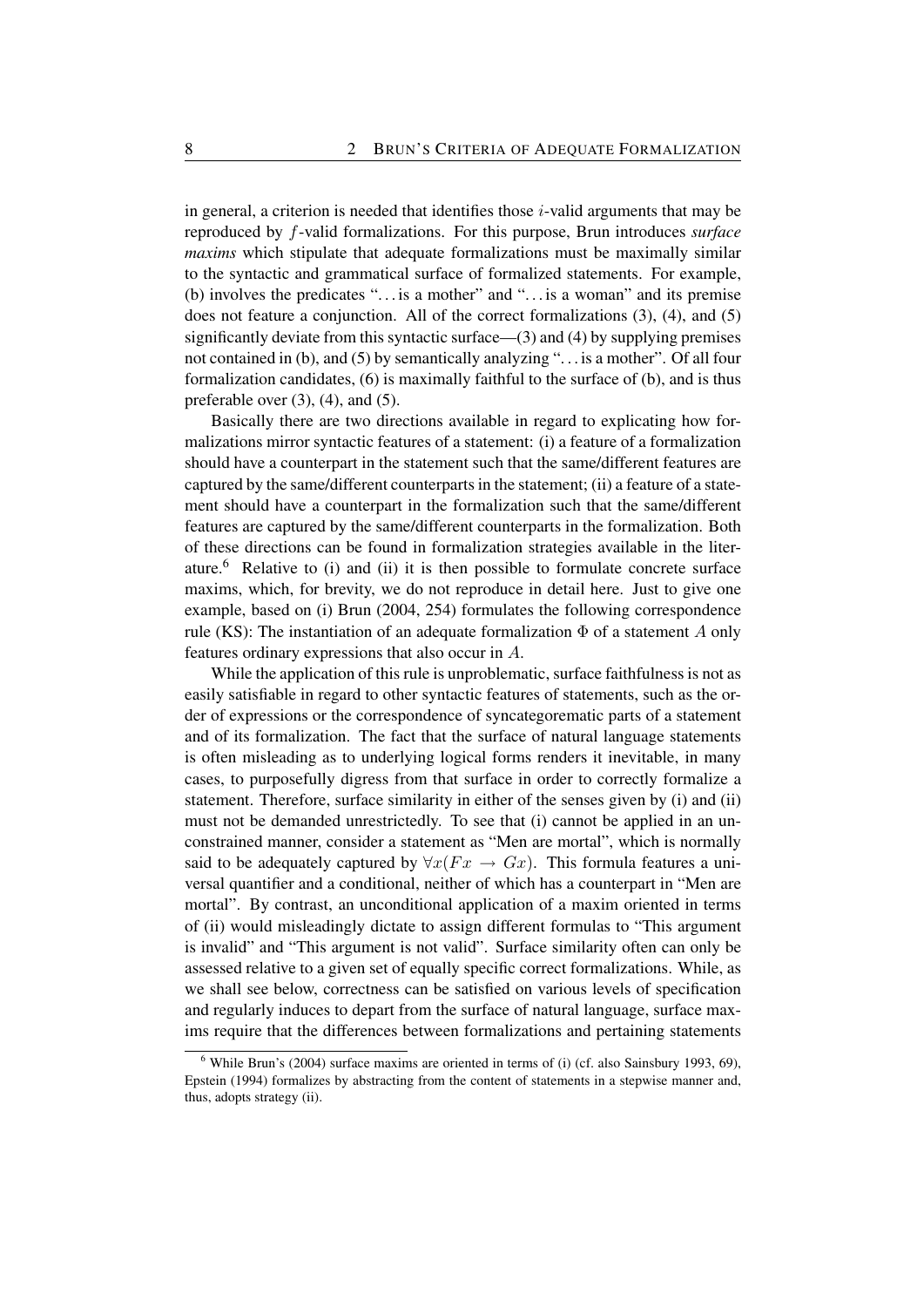#### be *minimized*.

Based on surface maxims it is now possible to specify a criterion that theoretically substantiates the distinction between formal and material  $i$ -validity by identifying arguments that are formally i-valid relative to the formalism of interest in this paper, that is, relative first-order logic. The existence of a correct  $f$ -valid first-order formalization  $\Phi$  of an argument S entails that S is *i*-valid. If  $\Phi$  moreover satisfies surface maxims, the f-validity of  $\Phi$  is implied to be independent of any kind of semantic analysis of categorematic parts of S. This, in turn, determines that the *i*-validity of S is not due to the meanings of its parts but to its mere form as given by the first-order formalism. Hence, S is entailed to be an instance of an f-valid first-order form, i.e. to be formally *i*-valid:<sup>7</sup>

(IFVP) If there exists at least one correct and surface faithful f-valid first-order formalization of an argument S, S is *formally* i-valid relative to first-order logic.

Traditionally, a statement  $A$  is first formalized by an unspecific adequate formalization which is then gradually specified until the purposes of formalizing A are met. However, as will be illustrated in section 4, correctness and surface maxims allow for correctly and surface faithfully formalizing a statement by means of manifold non-equivalent formulas none of which corresponds to a mere specification of the other. Such unrelated formalizations cannot be interpreted as expressing the same logical form. In consequence, if logical forms of statements are to be identified by drawing on formalizations, correct and surface faithful formalizations of a statement A are insufficient to unambiguously assign one logical form to A. In other words, tenets (I) and (II) do not exclude that more than one logical form is attributed to one and the same statement.

To avoid this unwelcome consequence and to ensure the unity of logical form, Brun introduces a further adequacy criterion. Roughly, this additional criterion stipulates that all adequate formalizations of a statement A must either be equivalent or mutually dependent in terms of the following relation of specification. A formula  $\Phi$  is more specific than a formula  $\Psi$  if and only if  $\Phi$  is generated from  $\Psi$  by substitutions  $\alpha/\beta$  satisfying one of the following two conditions:<sup>8</sup> (i)  $\alpha$  is a propositional variable,  $\beta$  is a complex propositional formula or a formula of first-order logic; (ii)  $\alpha$  is an *n*-place predicate,  $\beta$  is an open formula with *n* free variables containing at least one sentential connective, a quantifier or a predicate with more than *n* places. For instance, as to (i)  $q \vee (s \wedge t)$  is more specific than  $q \vee r$  and subject to (ii) Fab is more specific than Fa and  $\exists y(\forall x Fxy \land Gy)$  is more specific than  $\exists y (F y \land Gy)$ . That is, if we take propositional variables to be 0-place predicates,

 $7$  (IFVP) must be distinguished from another criterion for formal *i*-validity that is often mentioned in textbooks and that does not draw on correct formalizations, but rather on the substitutability of nonlogical expressions within ordinary language arguments. This substitutional criterion is discussed and contrasted with (IFVP) in section 5 below.

<sup>8</sup> This definition is taken from Brun (2004, 320). Cf. also Kapitan (1984, 18) and Sainsbury (1993, 211-213). For a detailed discussion of formalizations that differ in specificity cf. Brun (2004, ch. 13).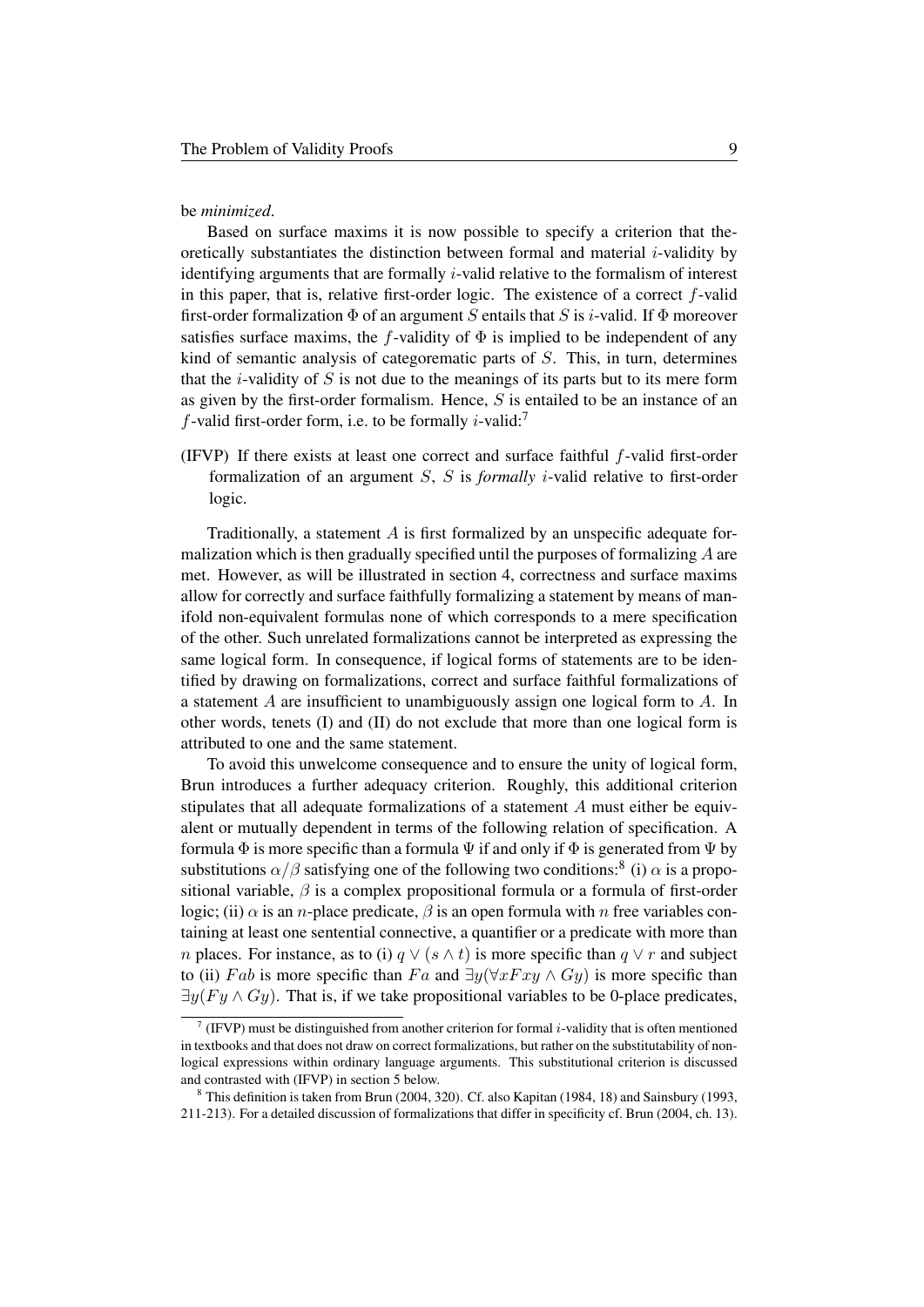the only elements of a formula that can be specified are its predicates. Moreover, a specification  $\Phi'$  of a formalization  $\Phi$  of an argument must respect the structure of  $\Phi$ , i.e.  $\Phi'$  must be an instance of the same inference scheme as  $\Phi$  (cf. Brun 2004, 309-310). A specification of  $\Phi$  may only introduce new substructures within the logical hierarchy of  $\Phi$ . Thus, for example, the main operator of  $\Phi$  must remain unchanged across specifications. However, due to surface maxims the possibilities to specify a formula are not unlimited. Most of all, categorematic parts of formulas must not be specified by means of semantic analysis that introduces components not contained in the formalized statement. The narrow definition of specification is designed to ensure that if  $\Phi$  is an adequate formalization of a statement A, then, on the one hand, any less specific formalization with an appropriate instantiation is adequate for  $A$  as well, and on the other hand, any formalization that is more specific than  $\Phi$  and adequate for A contributes to rendering the *i*-validity of an argument containing A formally transparent, if  $\Phi$  contributes to rendering that *i*validity transparent.

Against this theoretical background, the additional criterion of *hierarchical structure* which complements correctness and surface maxims and which, contrary to the latter, constitutes a *relational* criterion of adequacy can be more precisely stated (cf. Brun 2004, 349, 351, who refers to Castañeda 1975, 69):

(HSC) The formalizations  $\Phi$  and  $\Psi$  of A are not both adequate if  $\Phi$  and  $\Psi$  are (i) not equivalent<sup>9</sup>, (ii) neither formalization is more specific than the other, and (iii) no formalization  $\chi$  exists which is more specific than  $\Phi$  and  $\Psi$ .

For brevity, formalizations  $\Phi$  and  $\Psi$  such that  $\Phi$  and  $\Psi$  are either equivalent or one of them is a specification of the other or there exists a formalization  $\chi$  which is more specific than Φ and Ψ shall be referred to as *related* formalizations. Within Brun's theory, (HSC) is an additional necessary adequacy criterion. It stipulates that of two correct formalizations that comply with surface maxims and are not related one must be inadequate. (HSC) does not, however, determine which of the two formalizations is to be rejected as inadequate.

### 3 The Problem of Invalidity Proofs

The merits of a theory of adequate formalization can be evaluated, inter alia, by determining whether it enables formalisms to do the work they are employed to do. In the present context, this amounts to assessing whether the theory provides a satisfactory framework to conduct validity and invalidity proofs. As anticipated in the introductory section, Oliver (1967) and Massey (1975) have shown that there exists an important asymmetry in regard to the difficulties posed by such (in)validity proofs: whereas, according to (IFVP), the existence of a correct, surface faithful, and f-valid first-order formalization of an argument S is *sufficient* for the formal

<sup>&</sup>lt;sup>9</sup> For the sake of simplicity, we subsume so called "notational variants of formalizations", cf. Brun (2004, 301-302), under the equivalent formalizations.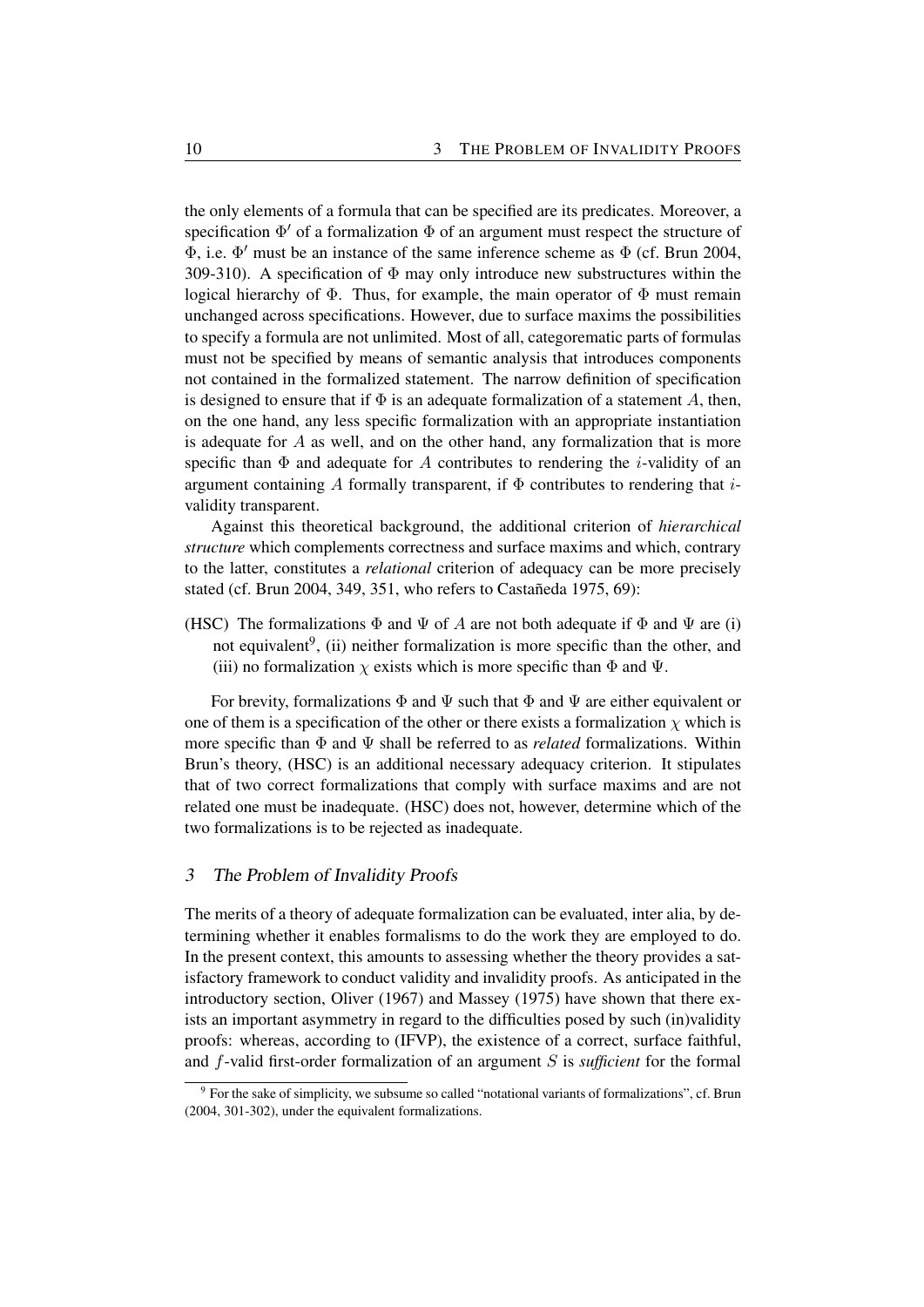$i$ -validity of  $S$  relative to first-order logic, the contraposition of (IFVP) stipulates that the non-existence of a f-valid first-order formalization of S is *necessary* for S not to be formally *i*-valid according to first-order logic. In other words, while the formal *i*-validity of S follows from the existence of at least one  $f$ -valid form of which  $S$  is an instance, exposing that  $S$  is not formally *i*-valid requires establishing that no  $f$ -valid form exists of which  $S$  is an instance, i.e. establishing the truth of a negative existential. As a consequence, demonstrating that an argument is not formally *i*-valid is more difficult than exhibiting its formal *i*-validity.

To illustrate this *problem of invalidity proofs* consider argument (c):

(c) Daryl strolls through Bologna. Therefore, there is a stroll.

In light of Davidson's (1967) analysis of action sentences, (c) is adequately formalized as follows:

$$
\exists x (Fx \land Gxa \land Hxb) \rightarrow \exists xFx
$$
\n(7)  
\na: Daryl; b: Bologna; F: ...is a stroll ;  
\nG: ...is conducted by...; H: ...takes place in ...

Prior to Davidson's widely accepted proposal of how to formalize action sentences, there had not been a formalization of (c) available that had been both f-valid and commonly considered adequate. That is, given a formalization  $\Phi$  of an argument S such that  $\Phi$  does not feature tautologous premises and contradictory conclusions and  $\Phi$  is not f-valid, it may not be possible to infer that S is not formally i-valid, because there could be a previously unthought-of more specific adequate formalization  $\Psi$  which is f-valid after all. Indeed, except for trivial cases of formal i-invalidity, it may well be possible that specifying adequate formalizations leads to f-valid formalizations that are likewise adequate representations of the scrutinized argument.<sup>10</sup> Nonetheless, the gravity of this problem should not be overrated. On Brun's account, the possibilities to specify formalizations are limited by surface maxims, as not any arbitrary specification generates adequate formalizations. Hence, Brun's theory provides an upper limit with respect to the specifiability of formalizations, i.e. the search space for invalidity proofs is not infinite. Still, as long as it cannot be excluded that there might exist a  $f$ -valid specification of an f-invalid formalization, the invalidity of the corresponding argument is not conclusively formally proven.

### 4 The Problem of Validity Proofs

Thus, while a theory of adequate formalization may not provide the means to conclusively prove the invalidity of arguments, a cogent account of logical formalization must, at least, lay the theoretical fundament to reliably conduct validity proofs.

<sup>&</sup>lt;sup>10</sup> This essentially amounts to Oliver's (1967) variant of the problem of invalidity proofs. Massey (1975) bases his version of the problem on the allegedly open number of potential target formalisms. Since we limit our discussion to first-order logic from the outset, we do not further discuss the details of Massey (1975). For a criticism of Massey (1975) cf. also Bencivenga (1979).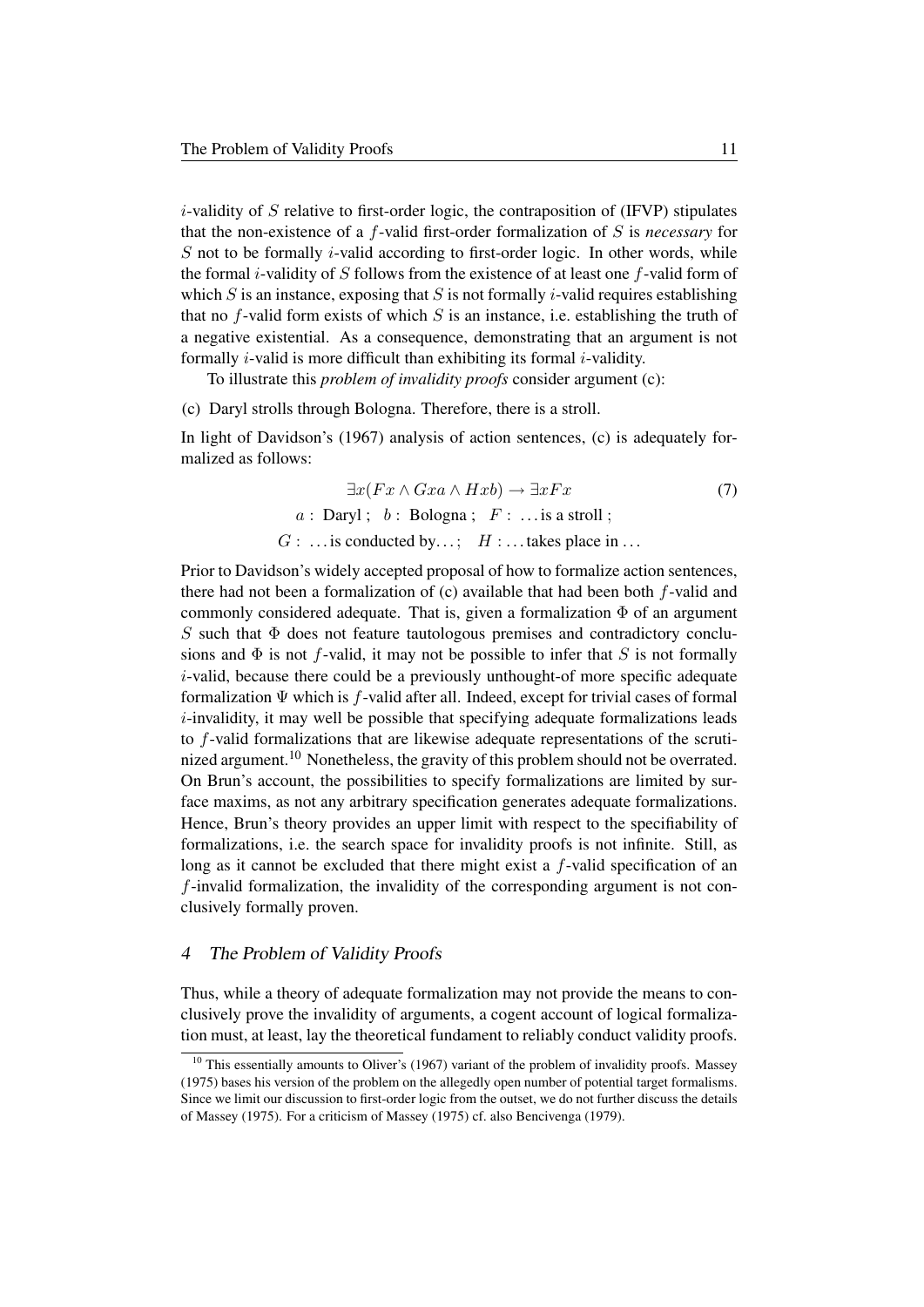To this end, it must be excluded that there exist  $f$ -valid arguments that cannot, in principle, be f-validly reproduced by formalizations that meet the adequacy standards of the theory. That is, a theory of adequate formalization must entail (VP):

(VP) If an argument  $S$  is formally *i*-valid relative to first-order logic, then there exists at least one adequate f-valid first-order formalization of S.

If an account of adequate formalization implies (VP), it is ensured that a pertaining logical formalism can fulfill its designated role for validity proofs. Validation of (VP) can, hence, be seen as a sort of quality benchmark for theories of formalization. As anticipated above, we are now going to argue that correctness, surface maxims, and the principle of hierarchical structure do not warrant the existence of an adequate  $f$ -valid first-order formalization for every argument that is formally *i*-valid relative to first-order logic, i.e. Brun's theory does not imply (VP). There exist formally *i*-valid arguments for which Brun's account does not supply a f-valid adequate formalization.

To introduce this *problem of validity proofs*, consider the following statement:

(d) All heads of horses are heads of animals.

This is the consequence in De Morgan's well-known argument "Because horses are animals, all heads of horses are heads of animals" which is frequently used in textbooks to motivate non-monadic first-order logic. The following are the ordinary textbook formalizations of (d). They are all correct and satisfy surface maxims:

$$
p \tag{8}
$$

p : All heads of horses are heads of animals

$$
\forall x (Fx \to Gx) \tag{9}
$$

 $F: \dots$  is a head of a horse;  $G: \dots$  is a head of an animal

$$
\forall x (\exists y (Hy \land Ixy) \to \exists z (Jz \land Ixz)) \tag{10}
$$

 $H: \ldots$  is a horse;  $I: \ldots$  is a head of  $\ldots$ ;  $J: \ldots$  is an animal

(10) is implied by  $\forall x(Hx \rightarrow Jx)$ , which, relative to the instantiation of (10), is a correct and surface faithful formalization of the premise of De Morgan's argument. Hence, the latter's formal *i*-validity can be proven with recourse to  $(10)$ (cf. Brun 2004, 355). Yet, there exist other formalizations of (d) which, according to Brun's standards, are equally correct and surface faithful and also yield a proof of De Morgan's argument, but which are unrelated to (10). In particular, (d) is correctly and surface faithfully formalized either in terms of (11), which has been suggested by Wengert (1974), or in terms of the formally equivalent expression (12), which so far has not been discussed in the literature:

$$
\forall x \forall y (Hy \land Ixy \to Jy \land Ixy) \tag{11}
$$

$$
\forall x (Hx \land \exists y Iyx \to Jx \land \exists y Iyx)
$$
 (12)

 $H: \ldots$  is a horse;  $I: \ldots$  is a head of  $\ldots$ ;  $J: \ldots$  is an animal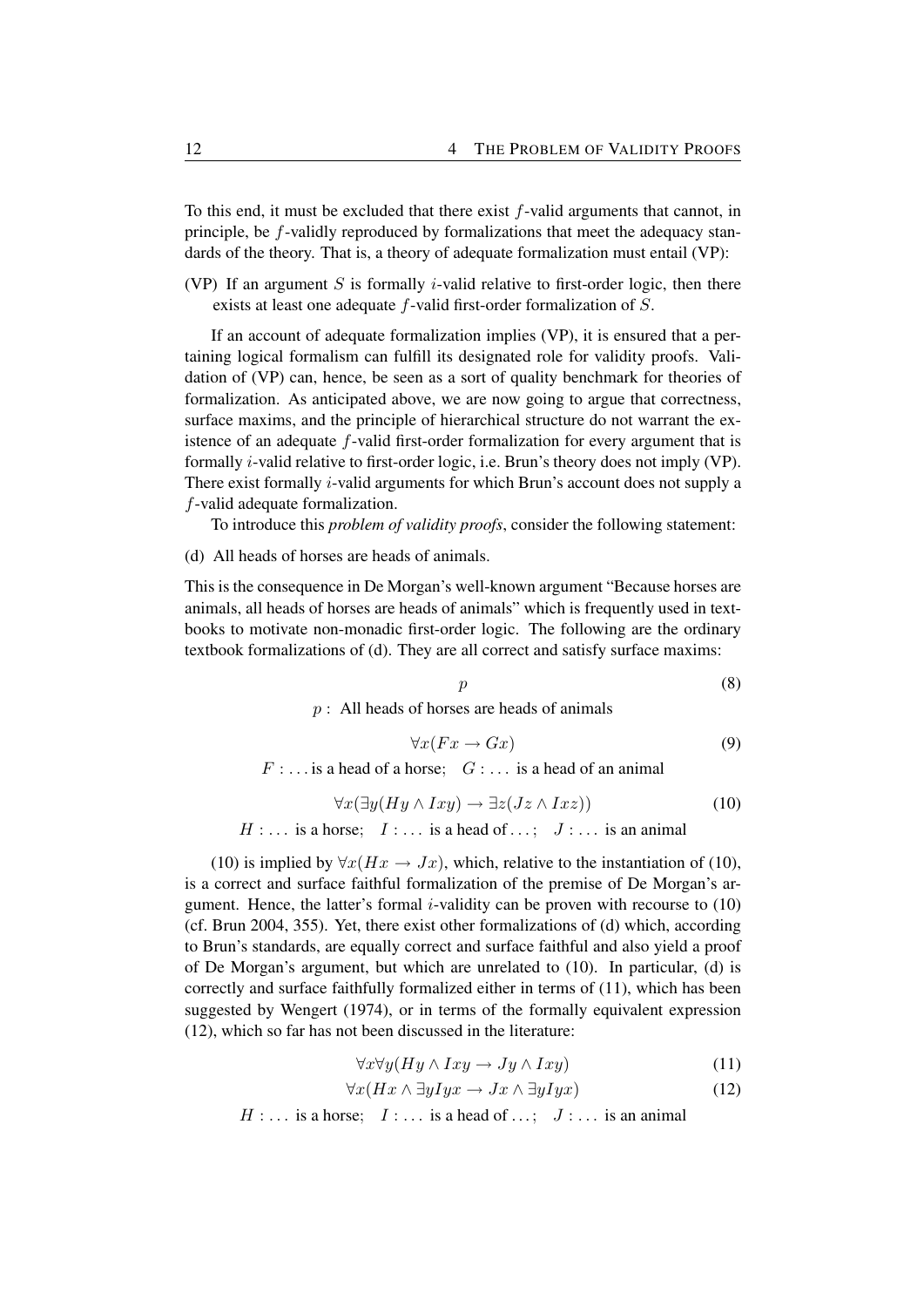Both of these equivalent formalizations follow from  $\forall x(Hx \rightarrow Jx)$  and, hence, prove the formal *i*-validity of De Morgan's argument—just as does  $(10)$ . Still,  $(10)$ is not equivalent to  $(11)$  and  $(12)$ .  $(10)$  follows from  $(11)$  and  $(12)$ , but not vice versa. The truth conditions of  $(10)$  and of  $(11)/(12)$  differ insofar as  $(10)$  can be true if there is an object  $c_h$  that satisfies  $\Im(H)$  without satisfying  $\Im(J)$  and an object  $c_i$  related in terms of  $\Im(I)$  to  $c_h$  and some other object  $c_i$  that satisfies  $\Im(J)$ , whereas all interpretations of this type render (11) and (12) false. For instance,  $\Im(H) = \{c_1\}; \Im(J) = \{c_2\}; \Im(I) = \{(c_3, c_1), (c_3, c_2)\}\$ is a model of (10) and a counter-model of  $(11)/(12)$ . More colloquially put,  $(10)$  is true if there is a horse which is not an animal but shares its head with an animal, whereas this configuration renders (11) and (12) false. Generally, all interpretations of (10), (11), and (12) that yield differences in truth conditions involve at least one horse that is not an animal. In light of the fact that the natural language notion of a horse is defined in terms of the notion of an animal, therefore, all interpretations that distinguish among these formalizations are *unsuitable* in Brun's sense of the term. That means when it comes to assessing the correctness of  $(10)$ ,  $(11)$ , and  $(12)$  for  $(d)$ , all of these difference-making interpretations must be discarded. In consequence, (10), (11), and (12) are all correct for (d) according to Brun's theory. Furthermore, there is no significant difference between (10), (11), and (12) in regard to surface similarity with (d). All of these formalizations rely on the same instantiation that only features expressions that also occur in (d). They all introduce quantifiers and a subjunctor which do not have counterparts in the corresponding natural language statements. Thus, the conclusion in De Morgan's argument is surface faithfully reproduced by one of (10), (11), and (12) if and only if it is surface faithfully reproduced by all of (10), (11), and (12).<sup>11</sup> (10) is commonly taken to be surface similar enough to (d), and Brun (2004, chs. 11, 12) explicitly acknowledges that both (10) and (11) satisfy surface maxims as well. For these reasons we conclude that, on Brun's account, (d) can be equally correctly and surface faithfully formalized by (10), (11), and (12).

While  $(11)$  and  $(12)$  are equivalent,  $(10)$  is not related to  $(11)/(12)$ , for it is not equivalent to the latter, neither formalization is a specification of the other and there is no formalization  $\chi$  that is more specific than (10) as well as (11)/(12) (for details cf. Brun 2004, 353). In addition, (10) and (12) are both specifications of (9). Hence, unspecific adequate formalizations such as p can be specified *along various unrelated paths* which all feature correct and surface faithful formalizations and which, thus, ascribe different logical forms to formalized statements. The tree of figure 1 graphically reproduces the two specification paths for our example. All

$$
\neg \exists x \exists y (Hy \land Ixy \land \neg Jy) \tag{13}
$$

$$
\forall y (Hy \land \exists x Ixy \to Jy) \tag{14}
$$

Yet, as neither of these expressions satisfy surface maxims with respect to (d) they are no viable formalization candidates based on Brun's theory.

<sup>&</sup>lt;sup>11</sup> Note that (11) and (12) are also equivalent to (13) and (14), which are to be understood relative to the instantiation given for  $(11)/(12)$  above: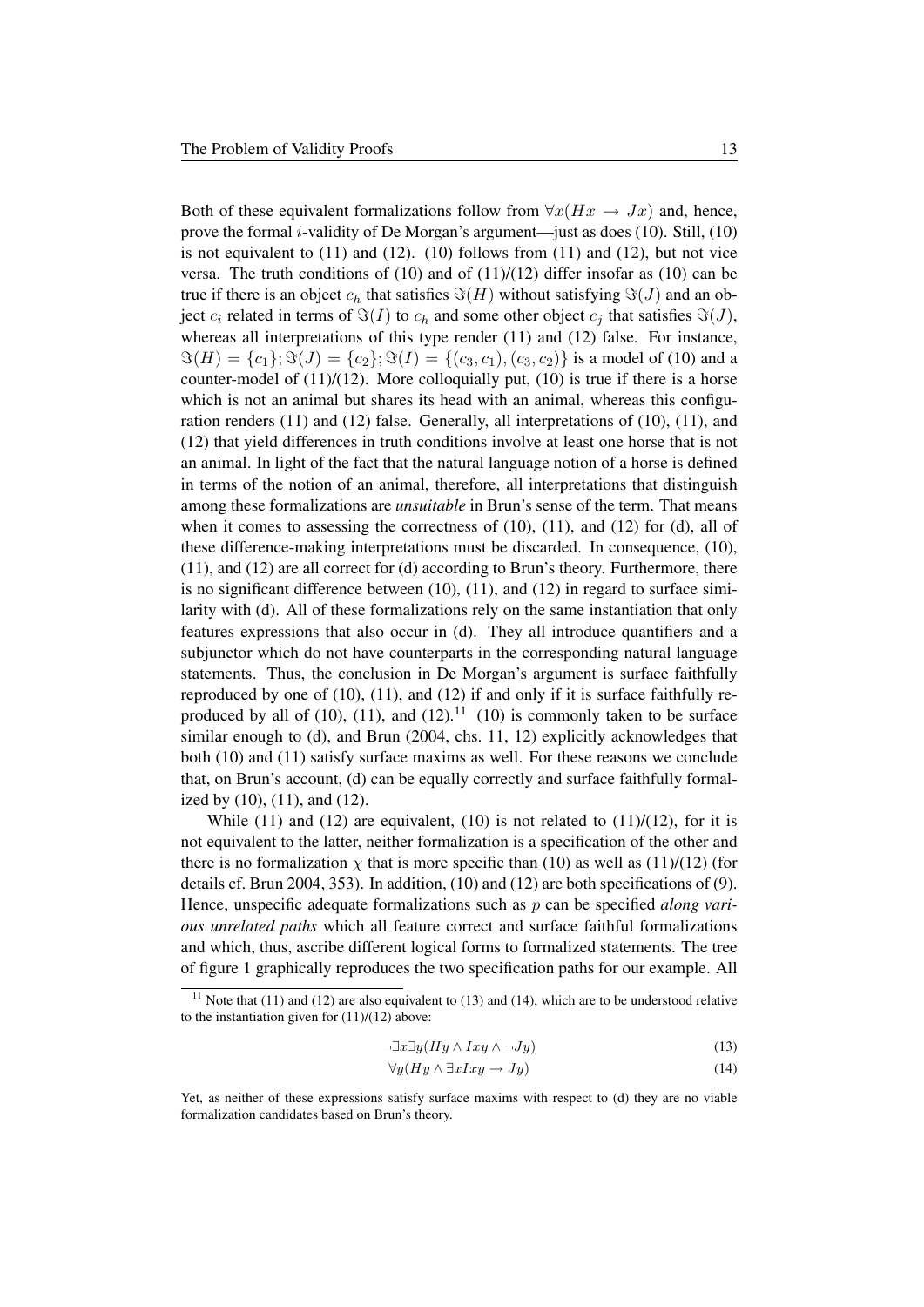

Fig. 1: Specification paths relating (8) to (12).

of this shows that correctness and surface maxims are not sufficient to guarantee the unity of logical form. As indicated in section 2, Brun fills this gap by means of (HSC). Subject to (HSC),  $(10)$  and  $(11)/(12)$  cannot both be adequate formalizations of (d). Yet, (HSC) does not determine which of (10) and  $(11)/(12)$  is to be considered as inadequate.

Prima facie, it might appear that the question as to which of  $(10)$  and  $(11)/(12)$ to choose as adequate representation of (d), in fact, is of minor importance only. For, as indicated above, both formalizations allow to capture the formal i-validity of De Morgan's argument "Because horses are animals, all heads of horses are heads of animals". In the literature preference is generally given to (10). While only very few authors—as Brun and Wengert—consider the possibility of formalizing (d) in terms of (11), the equally correct and surface faithful formalization candidate (12) has never been discussed before. Owing to his neglect of (12), Brun  $(2004, 355)$  justifies the general preference of  $(10)$  over  $(11)$  in the literature along the following lines: as (d) has the form "All  $Fs$  are  $Gs$ " which is traditionally formalized by universally quantified conditionals, (9) is unquestionably adequate for (d); therefore, since  $(10)$  is a specification of  $(9)$  whereas  $(11)$  is not, only  $(10)$  ascribes the form "All Fs are Gs" to (d) and is, hence, preferable over (11). In light of (12), though, Brun can no longer account for the general preference of (10) in this way, for (12) is also a specification of (9) and, thus, also ascribes the form "All Fs are Gs" to (d). In sum,  $(10)$  and  $(12)/(11)$  perform equally well on all counts. No tenet of Brun's theory provides any reason to give preference to (10) or (11)/(12).

The choice between (10) and (11)/(12) can only be left undetermined if an arbitrary choice does not endanger the existence of a f-valid adequate formalization for formally *i*-valid arguments involving (d). However, there in fact are formally  $i$ -valid arguments containing (d) that can only be  $f$ -validly formalized by drawing on one of  $(10)$  and  $(11)/(12)$ . In what follows we substantiate this claim by both presenting an argument whose formal  $i$ -validity can only be reproduced by drawing on  $(11)/(12)$  and an argument that requires recourse to  $(10)$ .

First, consider (e):

(e) All heads of horses are heads of animals. The horse Fury has a head. Therefore, Fury is an animal.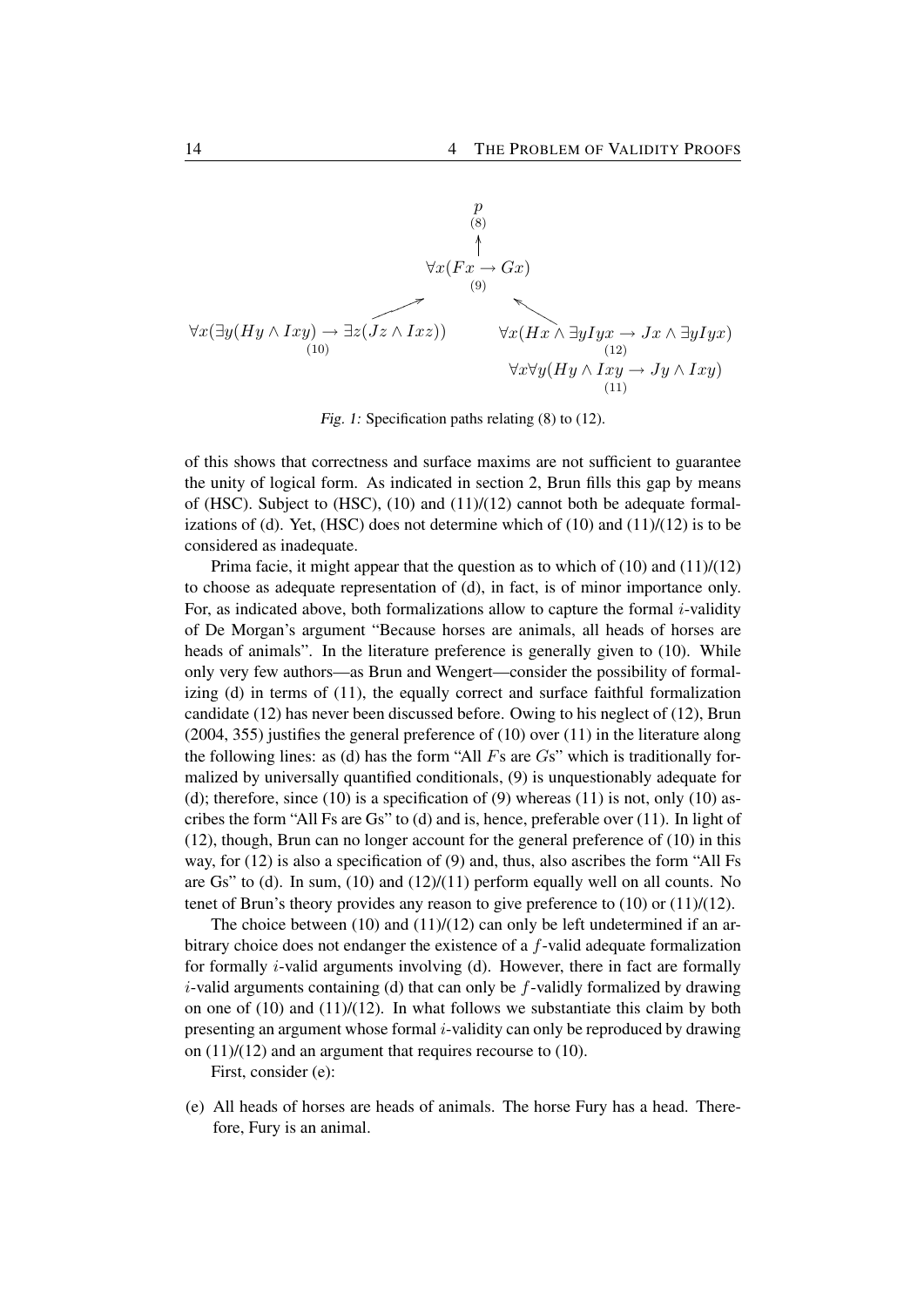According to Brun's standards, (e) is  $i$ -valid, because to render its premises true and its conclusion false it is required to assume that there are horses that are no animals, which results in unsuitable conditions of truth and falsehood (Brun 2004, 231). Moreover, provided that the second premise is correctly and surface faithfully formalized by  $Ha \wedge \exists xIxa$  and the conclusion by  $Ja$ —as Brun (2004, 230) presumes—(e)'s  $i$ -validity is identified to be of formal nature by (IFVP). For reproducing (e)'s first premise by the correct and surface faithful formalizations (11) or  $(12)$  yields the following f-valid formalizations of  $(e)$  which satisfy correctness and surface maxims:

$$
(\forall x \forall y (Hy \land Ixy \to Jy \land Ixy) \land Ha \land \exists x Ixa) \to Ja \tag{11*}
$$

$$
(\forall x (Hx \land \exists y Iyx \to Jx \land \exists y Iyx) \land Ha \land \exists x Ixa) \to Ja \tag{12*}
$$

$$
H:...
$$
 is a horse;  $I:...$  is a head of ...;  $J:...$  is an animal  $a:$  Fury

The fact that the  $i$ -validity of (e) is provable by correct and surface faithful formalizations as  $(11^*)$  and  $(12^*)$  that do not semantically analyze the categorematic expressions "head", "horse", and "animal" entails that the  $i$ -validity of (e) is not of material nature.  $(11^*)$  and  $(12^*)$  satisfy the antecedent of (IFVP) which, in turn, establishes the formal *i*-validity of (e). However, (e)'s formal *i*-validity can only be proven by formalizing its first premise, i.e. (d), by (11) or (12). More specifically, while  $(11^*)$  and  $(12^*)$  are f-valid,  $(10^*)$  is not:

$$
(\forall x (\exists y (Hy \land Ixy) \rightarrow \exists z (Jz \land Ixz)) \land Ha \land \exists x Ixa) \rightarrow Ja \qquad (10^*)
$$
  

$$
H : \dots \text{ is a horse}; \quad I : \dots \text{ is a head of } \dots; \quad J : \dots \text{ is an animal } a : \text{Fury}
$$

Of the three formalization candidates  $(10^*)$  and  $(11^*)/(12^*)$ , only the latter prove the formal  $i$ -validity of (e). In addition, it is impossible to further specify  $(10^*)$  in a way that results in a f-valid and adequate formalization of (e), because the instantiation of (10\*) already exposes all predicates and names that are contained in (e). In consequence, (10\*) can only be further specified by semantically analyzing the notion of a horse or of an animal or by introducing elements that do not have counterparts in (e), for example, by using the enthymematic ploy. As shown in section 2, however, such specifications would violate surface maxims and would, hence, not be adequate.

Second, take argument (f):

(f) Everything is a head of an animal. Therefore, all heads of horses are heads of animals.

Based on our familiar instantiation used above, (f)'s premise is correctly and surface faithfully formalized by  $\forall x \exists y (Jy \land \exists xy)$ . This formula implies (10), but it does not imply (11)/(12). More specifically, while  $(10^{**})$  is f-valid,  $(11^{**})$  and  $(12^{**})$  are not, and no specification of  $(11^{**})/(12^{**})$  will generate an adequate f-valid formalization.

$$
\forall x \exists y (Jy \land \textit{Ixy}) \rightarrow \forall x (\exists y (Hy \land \textit{Ixy}) \rightarrow \exists z (Jz \land \textit{Ixz})) \tag{10**}
$$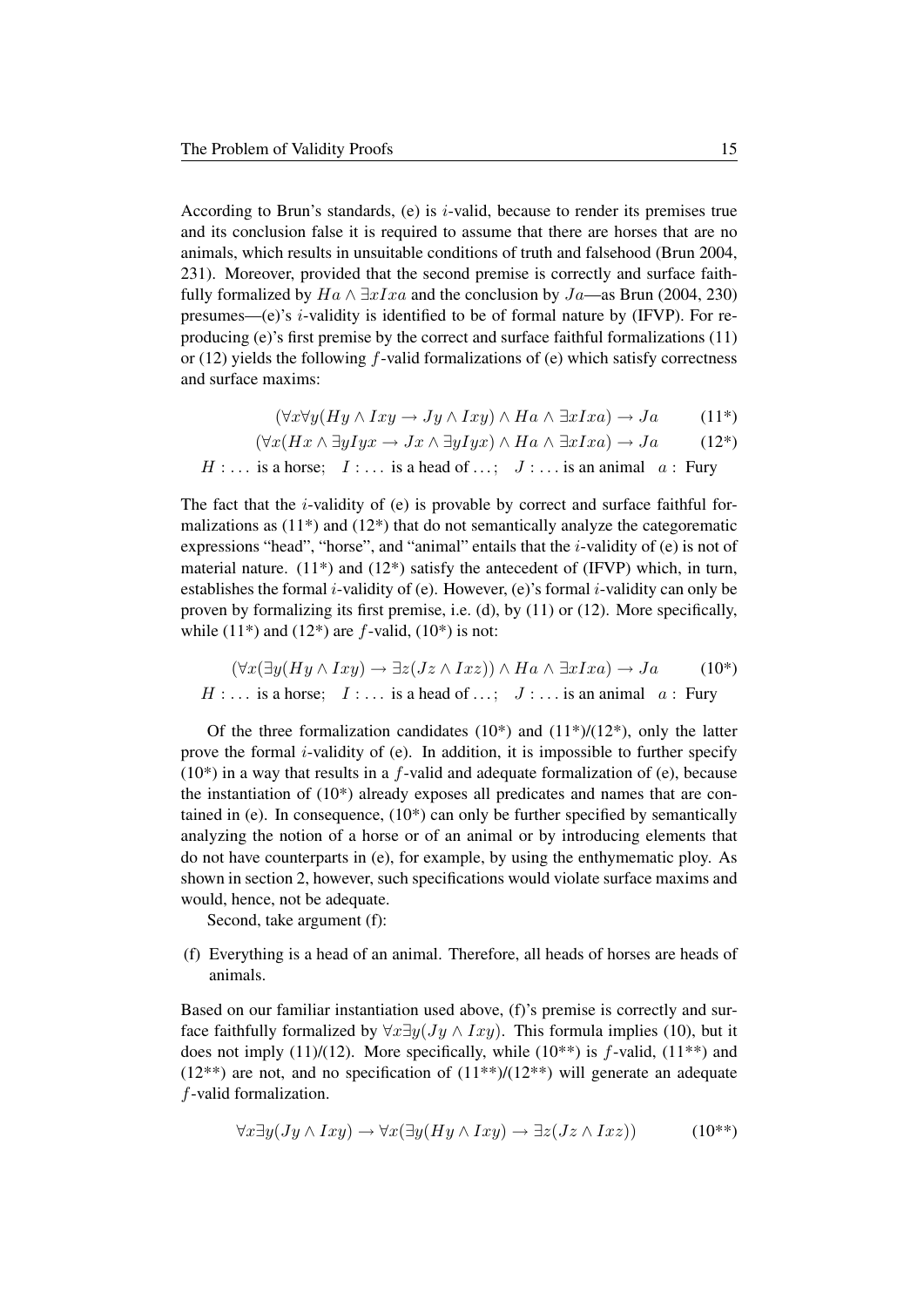$$
\forall x \exists y (Jy \land \textit{Ixy}) \rightarrow \forall x \forall y (Hy \land \textit{Ixy} \rightarrow \textit{Jy} \land \textit{Ixy}) \tag{11**}
$$

$$
\forall x \exists y (Jy \land Ixy) \rightarrow \forall x (Hx \land \exists y Iyx \rightarrow Jx \land \exists y Iyx)
$$
 (12\*\*)

 $H: \ldots$  is a horse;  $I: \ldots$  is a head of  $\ldots$ ;  $J: \ldots$  is an animal

Thus, while in case of (e) the formalizations comprising  $(11)/(12)$  are f-valid, it is the formalization featuring (10), i.e.  $(10^{**})$ , which is f-valid in case of (f). Furthermore, the validity of (f) cannot be proven by means of  $(11^{**})/(12^{**})$  or specifications thereof that are adequate formalizations. Nonetheless, presuming that  $(10^{**})$  is a correct and surface faithful formalization entails, by virtue of  $(IFVP)$ , that (f) is formally *i*-valid—just as (e).

To sum up, arguments (e) and (f) both feature the statement (d), i.e. "All heads of horses are heads of animals", and both of these arguments must be taken to be formally i-valid on the basis of (IFVP). In order to formally reproduce the validity of (e) and (f), (d) must, in case of (e), be formalized in terms of  $(11)/(12)$  and, in case of (f), in terms of (10). Yet, (10) and (11)/(12) are not related formalizations. According to (HSC), therefore, only one of them can be adequate for (d). Our discussion above demonstrates that, which ever is chosen, there will be at least one formally i-valid argument that cannot be adequately formalized by a f-valid formalization according to Brun's theory. The latter hence does not imply (VP). That is, correctness, surface maxims, and the principle of hierarchical structure do not validate (VP). Brun's theory faces a *problem of validity proofs*.

To see this problem in more detail, let us consider its premises separately:

- (P1) Subject to (IFVP) and to the correctness and surface faithfulness of  $(11^*)/(12^*)$  and  $(10^{**})$ , (e) and (f) are formally *i*-valid arguments featuring (d) as premise or conclusion.
- (P2) To formally reproduce the formal *i*-validity of (e), (d) must be reproduced in terms of the correct and surface faithful formalizations (11) or (12).
- (P3) To formally reproduce the formal  $i$ -validity of (f), (d) must be reproduced in terms of the correct and surface faithful formalization (10).
- $(P4)$  (10) and  $(11)/(12)$  are unrelated formalizations in Brun's sense of the term.
- (P1) to (P4) have the following consequences:
	- (C1) *From (P4):* According to (HSC), (10) and (11)/(12) cannot both be adequate for (d).
	- (C2) *From (C1)*: It is excluded that  $(10^*)$  and  $(10^{**})$ , which comprise (10), as well as  $(11^*)/(12^*)$  and  $(11^{**})/(12^{**})$ , which comprise  $(11)/(12)$ , are adequate for (e) and (f), respectively.
	- (C3) *From (P1), (P2), (P3), (C2)*: For one of the formally *i*-valid arguments (e) and (f) there does not exist an adequate f-valid formalization according to Brun's theory.
	- (C4) *From (C3):* Brun's theory does not imply that for every formally i-valid argument there exists an adequate f-valid formalization.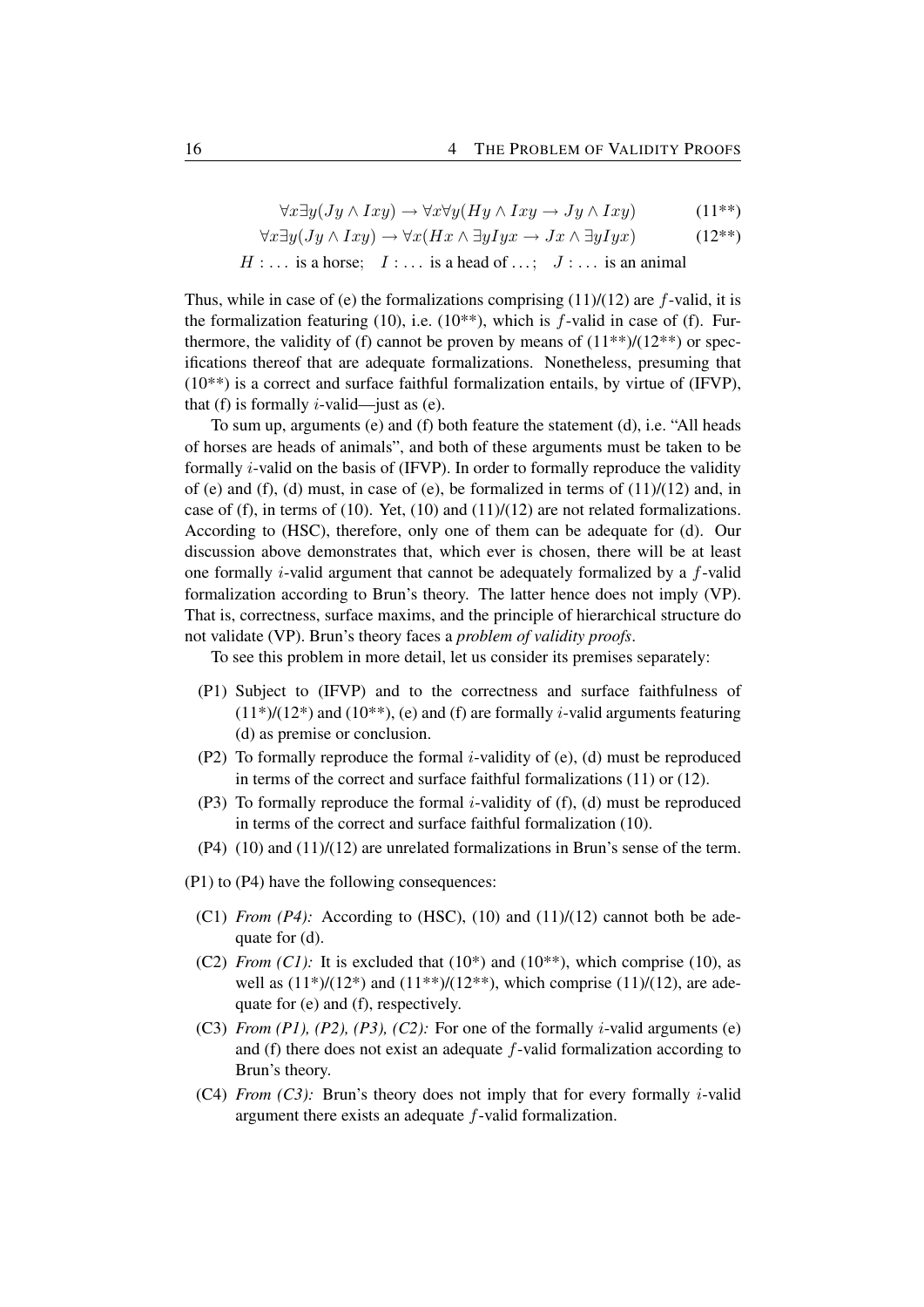The problem of validity proofs shows that a theory of adequate formalization that turns on correctness, surface maxims, (IFVP), and (HSC) does not warrant the existence of a  $f$ -valid adequate formalization for every formally *i*-valid argument. Correctness and surface maxims allow to specify formalizations of formally i-valid arguments as (e) and (f) along unrelated paths, one of which does not ultimately provide a proof of the argument. Yet, only one of these paths can be constituted by adequate formalizations according to (HSC). Hence, Brun's account does not meet the benchmark of providing criteria of adequate formalization which exclude that there exist formally *i*-valid arguments that cannot, in principle, be  $f$ -validly reproduced by formalizations that meet the adequacy standards of the pertaining theory.

#### 5 Conceivable Ways Out

As the argument presented in the previous section is based on a number of premises, there are several ways to block it—some less, some more promising. In what follows we first discuss three ways around the problem of validity proofs that we do not take to be viable, and then two ways which, on our view, both feasibly solve the problem.

First, the problem of validity proofs could be avoided by rejecting tenet (III) of Brun's theory, i.e. by denying (HSC) the status of a necessary condition of adequate formalization. In consequence, (C1), which draws on (HSC) to establish that  $(10)$  and  $(11)/(12)$  cannot both be adequate for  $(d)$ , is not derivable any longer. Upon rejecting (HSC), correctness and surface maxims are rendered sufficient for adequacy. Such an account is immune to the problem of validity proofs, for, under its terms, every correct and surface faithful  $f$ -valid formalization of an argument  $S$ not only establishes the argument's formal  $i$ -validity but is automatically adequate for S. Hence, such a weakening of Brun's notion of an adequate formalization clearly validates (VP). At the same time, however, it allows for ascribing several *unrelated* logical formulas to one and the same statement or argument and, thus, violates the unity of logical form. For example, according to this weakening of Brun's account the formal *i*-validity of (e) and (f) are grounded in different unrelated logical formulas of (d), which in itself does not involve ambiguities. An account of formalization that does not guarantee the unity of logical form introduces ambiguities that are not contained in formalized statements, and, hence, subverts the very reason why formalisms are resorted to in the first place. Therefore, simply rejecting tenet (III) of Brun's account is no viable option.

The second unfeasible way of avoiding the problem of validity proofs amounts to rejecting (IFVP) in favor of a validity principle that is often mentioned in textbooks (cf. e.g. Bolzano 1837, §148, Salmon 1973, 18-22, Hoyningen-Huene 1998, 18-21) and that, roughly, renders formal  $i$ -validity dependent on persistence of i-validity across substitutions of non-logical expressions. This substitutional principle presupposes that natural language expressions can be divided into logical and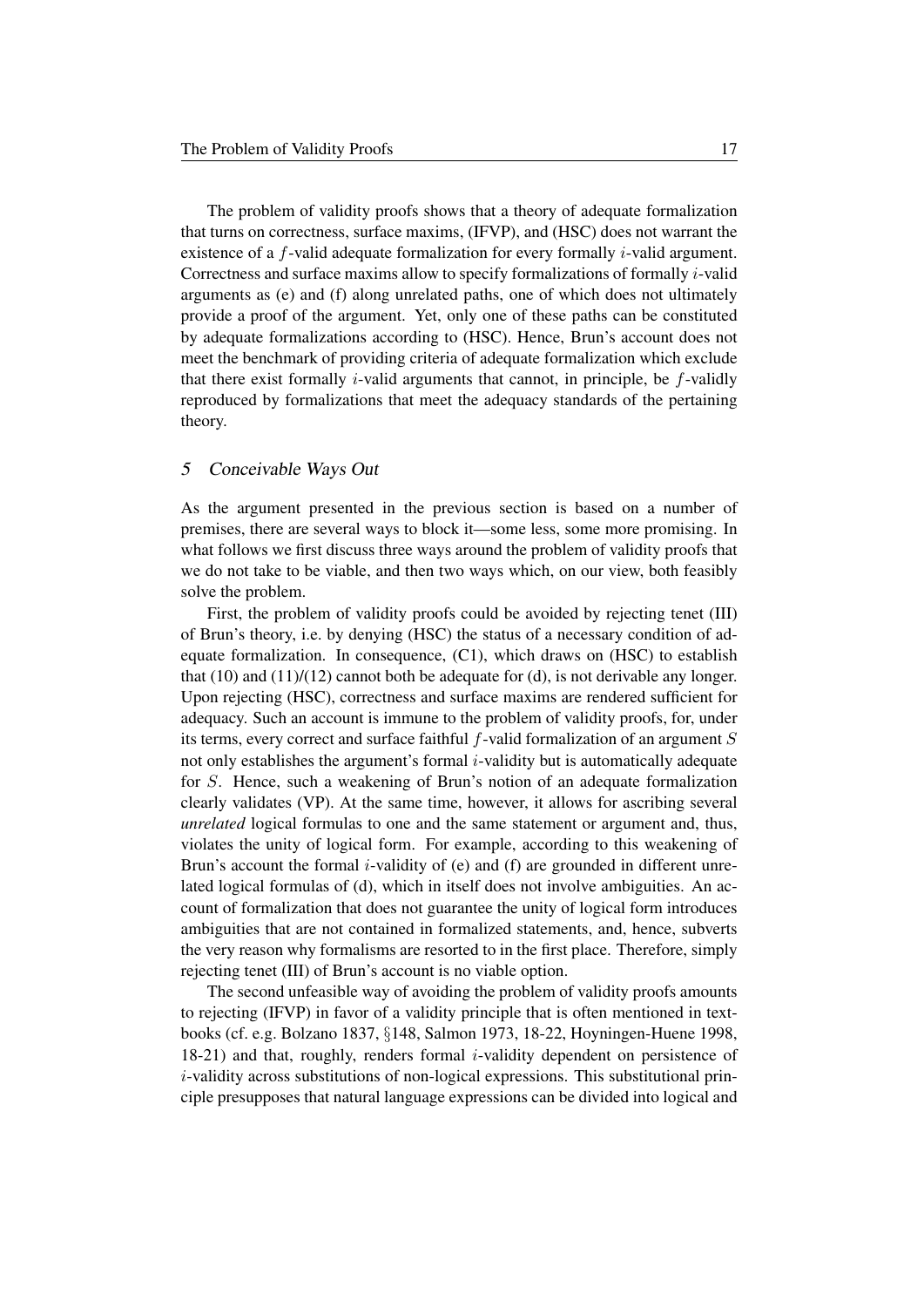non-logical ones. Relative to first-order logic, the former category comprises expressions such as "not", "and", "all", "some" etc. and the latter contains all other expressions. Moreover, non-logical terms must be grouped into proper substitution classes all of whose elements can be mutually substituted without violating the grammar of the pertaining language. By referring to such substitutions as *FOLsubstitutions*, the substitutional validity principle can be more precisely stated:

(IFVP<sub>sub</sub>) If an *i*-valid argument S remains *i*-valid across all FOL-substitutions,  $S$  is formally *i*-valid relative to first-order logic.

Contrary to (IFVP), (IFVP<sub>sub</sub>) aims to identify formal *i*-validity based on the natural language surface of pertaining arguments. Plainly, the division of natural language expressions into logical and non-logical ones and the grouping of the latter into proper substitution classes based on mere grammatical criteria raise highly intricate questions. In light of the misleading surface of natural language, it is far from clear that these questions can be answered in a satisfactorily general manner. Nonetheless,  $(IFVP_{sub})$  could be argued to pave the way around the problem of validity proofs, because, unlike (IFVP),  $(IFVP_{sub})$  does not allow for establishing the formal  $i$ -validity of (e). Substituting non-logical expressions in (e) does not preserve *i*-validity, as the following *i*-invalid substitution instance shows:

(g) All children of mothers are children of fathers. The mother Ann has a child. Therefore, Ann is a father.

Even though (IFVP<sub>sub</sub>) can hence be taken to eliminate the justificatory basis of (P1), it does not persuasively solve the problem of validity proofs presented in the previous section, because  $(IFVP_{sub})$  immediately gives rise to another (epistemic) problem of validity proofs, which is directly analogous to the problem of *in*validity proofs. As Salmon (1973, 20-21) points out, in order to establish the formal *i*-validity of an argument S based on (IFVP<sub>sub</sub>), it would have to be ascertained that *all* FOL-substitutions preserve *i*-validity. Such a universal claim can never be conclusively verified. Moreover, while in case of the problem of invalidity proofs the specifiability of formalizations is limited by surface maxims, the possibilities for FOL-substitutions are completely unlimited. Natural language regularly allows for unexpected substitutions that must be seen to cast doubts on the formal *i*-validity of arguments according to  $(IFVP_{sub})$ . To illustrate, consider the following argument—which is just one among many well-known analogous examples that can be found in the literature (cf. Sainsbury 2001, 44-53):

(h) Human beings are sensitive to pain. Harry is a human being. Therefore, Harry is sensitive to pain.

This is an instance of the seemingly *i*-valid schema "Fs are  $Gs$ .  $\alpha$  is an F. Therefore,  $\alpha$  is a G" (cf. Sainsbury 2001, 50). However, the following invalid argument is also an instance of this schema:

(i) Human beings are evenly distributed over the earth's surface. Harry is a human being. Therefore, Harry is evenly distributed over the earth's surface.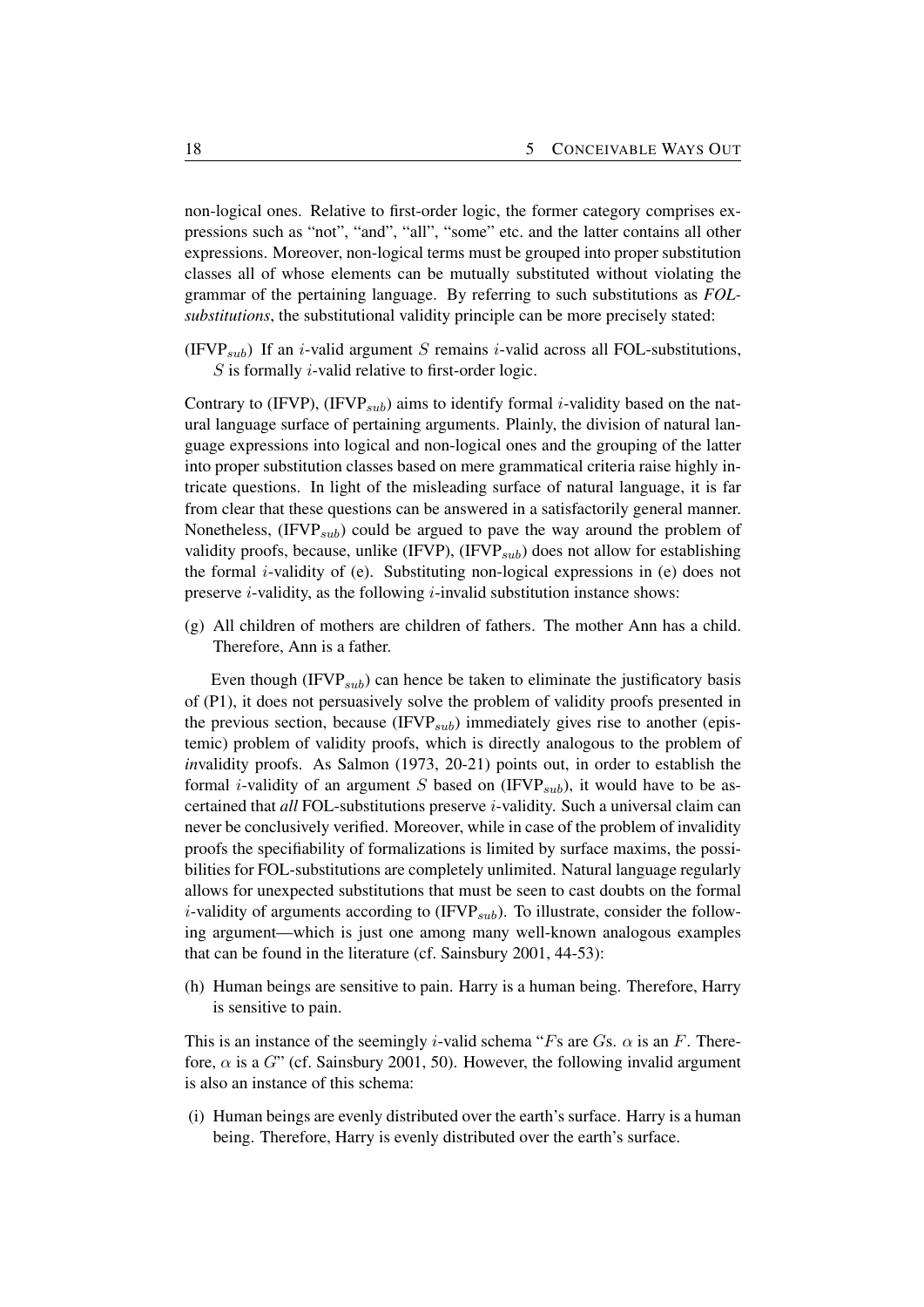This example shows that the unconfined substitutability of non-logical expressions does not create a mere theoretical problem for the identifiability of *i*-validity based on (IFVP<sub>sub</sub>). Rather, with recourse to (IFVP<sub>sub</sub>), no argument can in fact be identified as formally i-valid.

A natural way to block the substitution that leads from (h) to (i) would, of course, be to argue that the first premise of (h) has the form of a universally quantified conditional, whereas the first premise of (i) does not. This amounts to claiming that "... are sensitive to pain" is a first-order predicate and "... are evenly distributed over the earth's surface" is of second order and that, accordingly, the two predicates are not contained in the same substitution class. Clearly, though, this difference between (h) and (i) cannot be read off the latter's surface, but calls for recourse to logical formalizations. The friend of  $(IFVP_{sub})$  who wants to identify formal *i*-validity on the mere basis of natural language surface, hence, cannot block the transition from (h) to (i) in this vein.

Examples like (h) reveal that persistence of  $i$ -validity over all FOLsubstitutions not only falls short of singling out formally  $i$ -valid arguments in a finite number of steps, such persistence cannot be considered necessary for formal i-validity either, for otherwise (h) would mistakenly be determined to be formally *i*-invalid. Correspondingly, (e) is not demonstrated to be *i*-invalid in light of (g). Based on the surface of ordinary statements it is neither possible to identify valid nor invalid arguments. As Sainsbury (1993, 36-53) indicates, identifying logical forms by schematizing ordinary statements is a futile endeavor. He convincingly argues that the project of logical formalization starts with a logical formalism and analyzes the form of statements in the light of such a formalism. Only a criterion of formal  $i$ -validity that draws on the validity of logical formalizations, such as (IFVP), does justice to this finding.

The third unfeasible approach to block the argument of the previous section follows Brun in identifying formally *i*-valid arguments by means of logical formalizations and accepts Brun's adequacy criteria. Instead, it rejects (IFVP) in favor of a principle such as  $(IFVP_{adq})$ :

(IFVPadq) If there exists at least one *adequate* f-valid first-order formalization of an argument  $S$ ,  $S$  is formally *i*-valid relative to first-order logic.

In contrast to (IFVP), (IFVP $_{adq}$ ) stipulates that formal *i*-validity not only depends on compliance with correctness and surface maxims but also with (HSC). That, in turn, means that in order for an f-valid formalization  $\Phi$  of S to warrant the formal *i*-validity of S,  $\Phi$  must be correct for S, faithful to the surface of S, and there must *not exist* an unrelated formalization Ψ that equally satisfies correctness and surface maxims with respect to  $S$ . As a direct consequence,  $(P1)$  turns out false: not both (e) and (f) can possibly be formally *i*-valid subject to (IFVP<sub>ada</sub>). Thereby, the problem of validity proofs is averted. Yet, this way around the problem is not viable either. On the one hand, Brun's account provides no indication whatsoever which of  $(e)$  and  $(f)$  in fact is the formally *i*-valid argument. The formal  $i$ -(in)validity of (e) and (f) would hence be undeterminable in principle. On the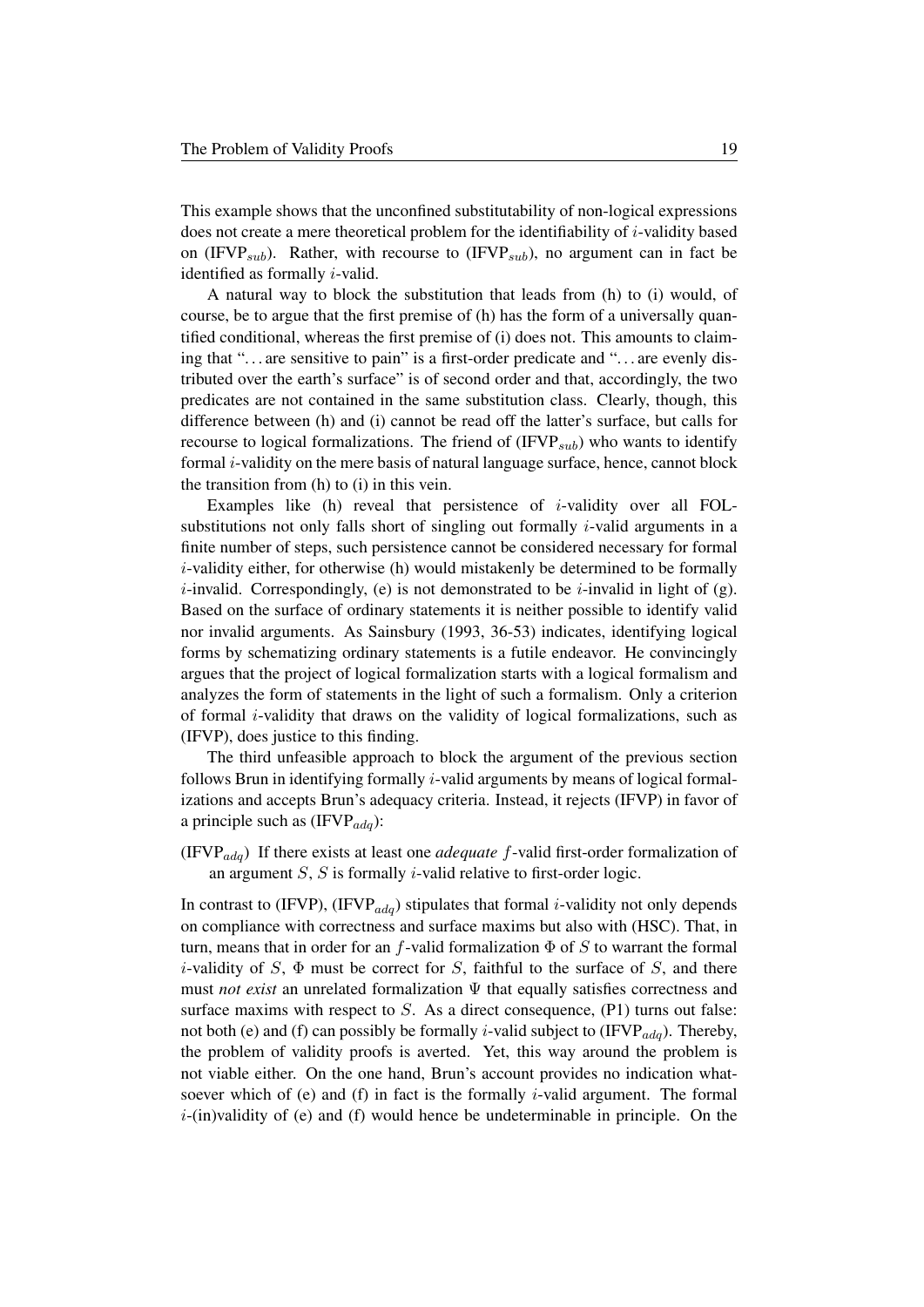other hand, (IFVP<sub>ada</sub>) renders the formal *i*-validity of an argument S dependent on the truth of a *negative existential*, more specifically, on the non-existence of unrelated correct and surface faithful formalizations of  $S$ , which cannot be established conclusively. Thus, just like (IFVP<sub>sub</sub>), (IFVP<sub>adq</sub>) immediately gives rise to an (epistemic) problem of validity proofs.

The above criticism of  $(IFVP_{sub})$  and  $(IFVP_{ada})$  might be countered by insisting that (IFVP) induces an epistemic problem of validity proofs as well. According to (IFVP), the identification of formally  $i$ -valid arguments is dependent on the availability of correct formalizations, which also requires establishing the truth of universal claims: a formalization  $\Phi$  is (TC)-correct for a statement A if and only if *all* (infinitely many) suitable models of  $\Phi$  are truth conditions of A. Yet, as Brun (2004, 211-212) argues, the truth of this universal claim is finitely determinable by making use of finite structural descriptions of infinite classes of interpretations. For instance, the models of a formula as  $\forall x (Fx \rightarrow Gx)$  do not need to be enumerated separately but can be described structurally: the extension of  $F$  is a subset of the extension of  $G, \Im(F) \subseteq \Im(G)$ . In fact, our identification of unsuitable interpretations that are models of  $(10)$  and counter-models of  $(11)/(12)$  (cf. sect. 4) also makes use of such descriptions. Generally, a semantics of possible extensions identifies models and counter-models by means of structural considerations over a domain of stipulatory objects such as  $c_1, c_2, \ldots$ , rather than by enumerating real circumstances that render statements true or false. If the conditions of truth and falsehood of a corresponding statement coincide with respect to such structural descriptions, the application of  $(TC)$  terminates by attesting correctness.<sup>12</sup> Accordingly, contrary to  $(IFVP<sub>sub</sub>)$  and  $(IFVP<sub>ada</sub>)$ , the formal *i*-validity of an argument can be assessed in a finite number of steps on the basis of (IFVP).

Let us now turn to more promising solutions of the problem of validity proofs. In our view, the problem of validity proofs ultimately stems from Brun's weak notion of correctness, more specifically, from the fact that a formalization  $\Phi$ , for Brun, is correct for a natural language statement A if and only if  $\Phi$  and A have coinciding truth conditions relative to *suitable interpretations* of Φ only. If none of the combinatorially possible interpretations of  $\Phi$  are discarded when assessing Φ's correctness, the problem of validity proofs can be avoided without unwelcome ramifications.

The correctness criterion can be properly strengthened by adopting one of the following strategies: Either (i) natural language expressions that are assigned to categorematic parts of formulas by pertaining instantiations are treated as if they were informally independent when it comes to comparing truth conditions of formulas and formalized statements, or (ii) logically formalizing a statement  $A$  is accompanied by a semantic analysis that resolves all semantic dependencies among elements of A by virtue of informally independent expressions—and, thus, disregards surface maxims—, to the effect that every interpretation of correspond-

 $12$  Lampert (2006) provides a general account of how such descriptions are generated by means of equivalence transformations to distributive normal forms within first-order logic.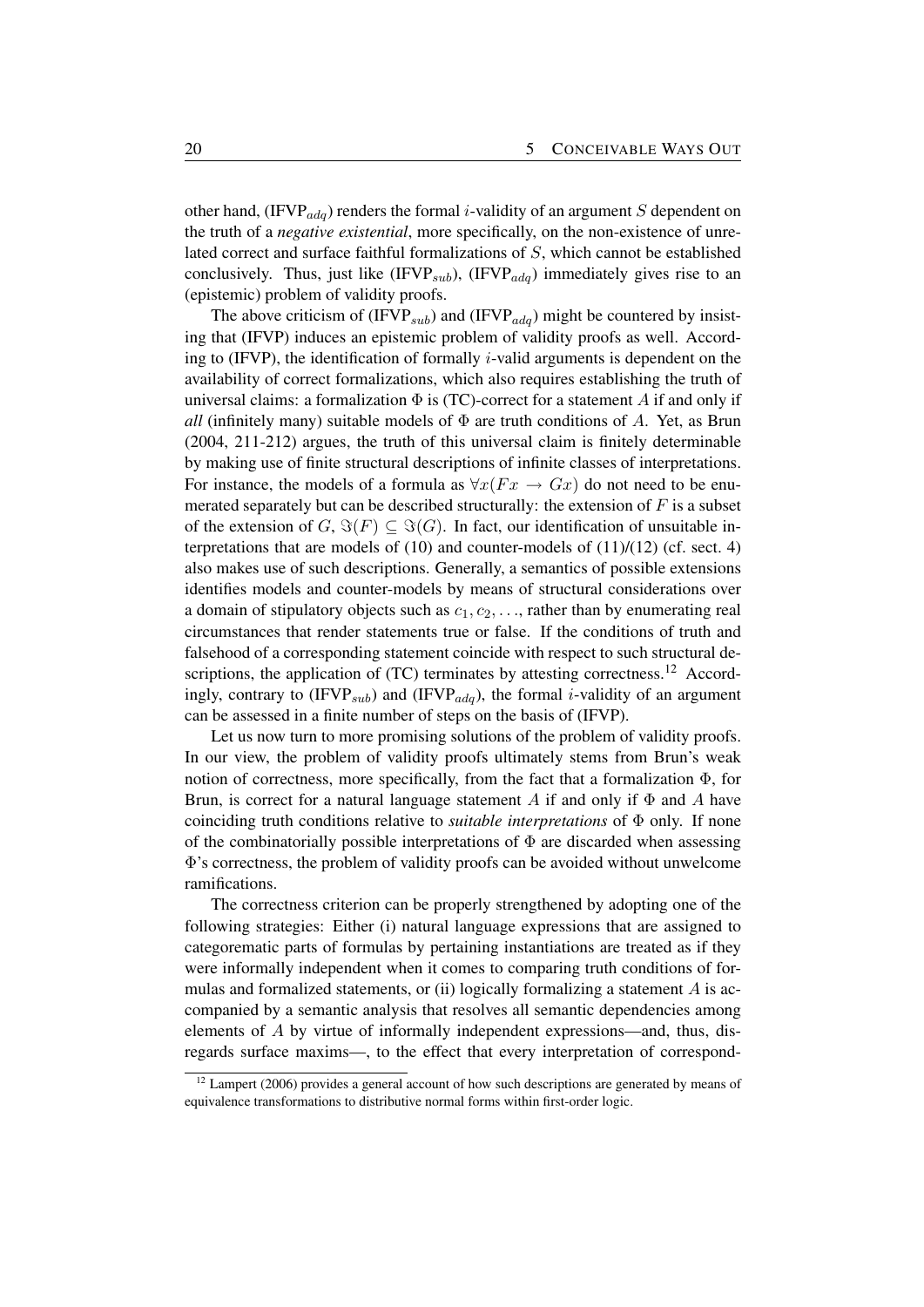ing formalization candidates is inherently informally suitable. While strategy (i) shares Brun's aim to keep semantic analysis out of logical formalization, strategy (ii) takes semantic analysis to be an integral part of logical formalization. In contrast to Brun's approach, both of these strategies respect the autonomy of a logical formalism, which specifies truth conditions of formulas independently of instantiations. Let us discuss each of these strategies by applying them to the two exemplary arguments presented in the previous section.

Strategy (i) requires that all informal dependencies among natural language expressions contained in the instantiations of  $(10)$  and  $(11)/(12)$  are ignored when assessing their correctness for (d). First of all, this amounts to treating the notions of a horse and of an animal as logically independent, i.e. to assuming that horses are not defined as a subspecies of animals. While such an independence assumption may be non-natural, it has the advantage of bringing out the difference between the formalization candidates  $(10)$  and  $(11)/(12)$ . To this end, interpretations as the following are of particular importance (cf. section 4): All elements in the extension ascribed to "horse" that have a head share their head with an element in the extension of "animal", but not all horses with a head are also animals with a head. Call such interpretations  $\Im_d$ , for short. Relative to  $\Im_d$ , (11)/(12) are false, whereas (10) is true. (d), in turn, is a statement about the relationship between the heads of the objects in the extension of "horse" and the heads of the objects in the extension of "animal". (d) is silent about the relationship between horses with a head and animals with a head. Therefore, provided that the notions of a horse, of an animal, and of a head are treated as if they were informally independent, (d) can be said to be true as long as there is no head of a horse which is not at the same time a head of an animal, irrespectively of whether all horses with a head are animals with a head. That is, as long as  $\Im_d$  are not disregarded as unsuitable, only (10) can count as correct for (d). In contrast,  $(11)/(12)$  are correct formalizations of a statement as (j):

### (j) All horses with a head are animals with that head.

Contrary to (d), (j) asserts that all horses that share their heads with animals are animals. Therefore, relative to a constellation as described in  $\Im_{d}$ , (d) can still be considered true, whereas (j) cannot. In consequence, (10) turns out to be correct for (d) and not for (j), while  $(11)/(12)$  are correct for (j) and incorrect for (d). That is, in contrast to Brun's correctness criterion, strategy (i) does not treat (d) and (j) as informally equivalent and renders that non-equivalence formally transparent by formalizing the two statements in terms of different formalizations.

Furthermore, strategy (i) induces a different informal assessment of the ivalidity of argument (e). If the notions of a horse and an animal are treated as if they were informally independent, the mere fact that the horse Fury has a head and all heads of horses are heads of animals does not imply that Fury is also an animal. For according to that independence assumption, all heads of horses being heads of animals is compatible with some horses not being animals. Hence, strategy (i) induces a rejection of the *i*-validity of (e), and, correspondingly, calls for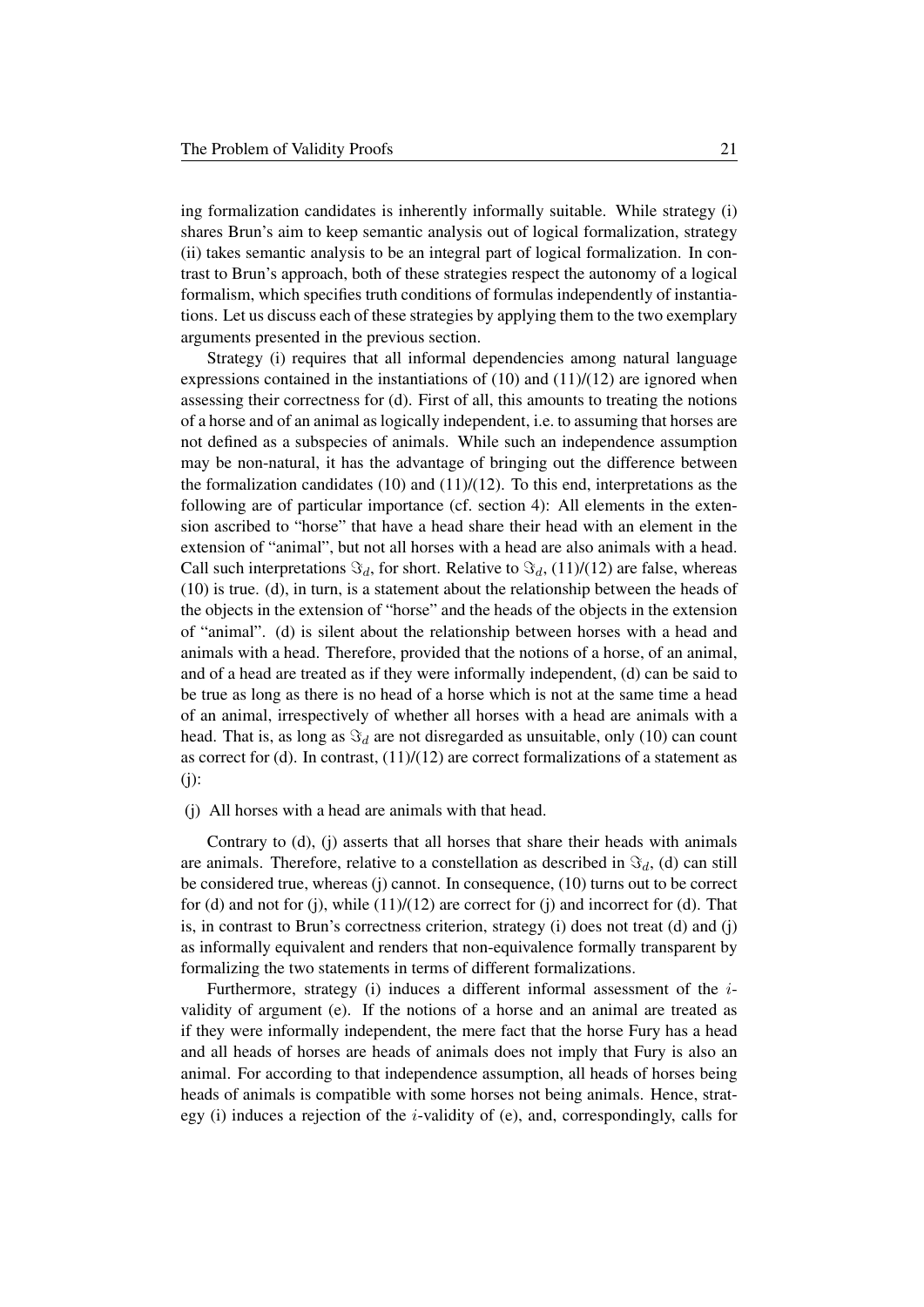formalizing (e) in terms of the material implication  $(10^*)$ . By contrast, based on the aforementioned difference in truth conditions between (d) and (j) it holds that everything being a head of an animal entails that all heads of horses are heads of animals. That is, according to strategy (i), argument (f) still is formally *i*-valid and, hence, is adequately formalized by  $(10^{**})$ . In sum, strategy (i) does not give rise to a problem of validity proofs, for all arguments that are formally  $i$ -valid according to the standards of strategy  $(i)$  can be reproduced by  $f$ -valid formalizations that are adequate according to the standards of strategy (i). More specifically, strategy (i) avoids the problem of validity proofs by rejecting  $(P1)$ : argument  $(e)$  is not *i*-valid.

Strategy (ii), in turn, does not require rejecting the *i*-validity of one of the arguments (e) and (f) nor does it call for ignoring informal dependencies among natural language expressions contained in instantiations. Rather, it adopts what Sainsbury (1993, ch. 6.2) has dubbed the *Tractarian view*, according to which any kind of necessity or impossibility must be reducible to logical necessity or impossibility (cf. Wittgenstein 1995, 6.375). Correspondingly, it aims to reduce all informal dependencies to formal ones. According to this strategy, a statement as (d) misleadingly suggests—by use of different expressions—that the notion of a horse and of an animal are logically independent, which in fact they are not. A correct logical analysis of natural language exhibits such logical dependencies as formal dependencies. Resolving all informal dependencies in this vein requires that instantiations may ascribe expressions to categorematic parts of a formula that are not mentioned in the corresponding statement. That means Brun's surface maxims must be weakened. Strategy (ii) then stipulates that instantiations only feature informally independent expressions to which all logically possible extensions can be ascribed by interpretations, none of which are informally unsuitable. Thus, the correctness of formalizations is not assessed relative to suitable interpretations that are functions of instantiations, but, rather, relative to *suitable instantiations* that fit the standard of logical independence. Against this background, in order for a formalization  $\Phi$  to be correct for a statement A, i.e. to have the same conditions of truth and falsehood as  $A$ ,  $\Phi$  must formally reproduce all informal dependencies among the components of A, without distinguishing between formal and material dependencies. That is, strategy (ii) dismisses the distinction between material and formal i-validity. Arguments are either informally valid or invalid *tout court*.

To make things more concrete, the notion of a horse may, for instance, be analyzed in terms of its genus proximus ". . . is an animal" and a differentia specifica such as "... has four single-toed hooves". Relative to such an analysis, the fact that a statement as the premise in De Morgan's argument—"All horses are animals" expresses an analytic truth, i.e. an informal tautology, can be captured by formalizing it in terms of the formal tautology  $\forall x(Gx \land Jx \rightarrow Jx)$ , where G stands for "... has four single-toed hooves" and  $J$  for "... is an animal". Moreover, in light of the fact that all horses are animals for conceptual reasons, it is also informally tautologous that all heads of horses are heads of animals, i.e. (d) is an analytic truth as well. Accordingly, strategy (ii) formalizes (d) by a formal tautology that captures the analytic relation between horses and animals. On the basis of the above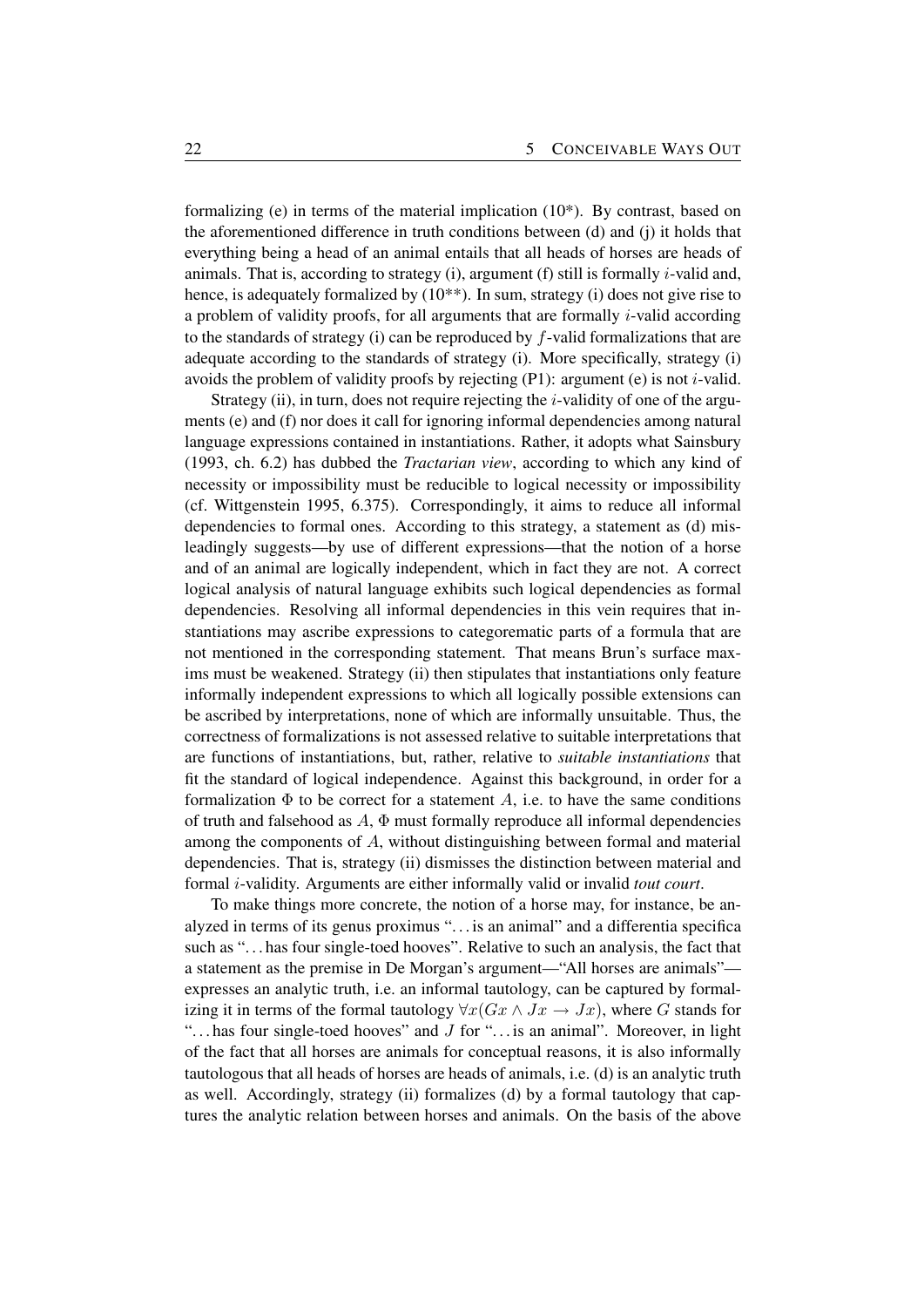analysis, the following formalization then turns out to be correct for (d):

$$
\forall x (Gx \land Jx \land Hx \to Jx \land Hx) \tag{15}
$$

 $G: \ldots$  has four single-toed hooves;  $J: \ldots$  is an animal;  $H: \ldots$  has a head

Rendering all informal dependencies formally transparent, as suggested by strategy (ii), yields that both the premise and the conclusion in De Morgan's argument are tautologous. In virtue of such an understanding, De Morgan's argument does not require a non-monadic formalization. Its premise merely expresses the implicit presumption that horses are defined by their genus proximus, i.e. by their being animals. This presumption must be made explicit in the course of formalizing statements on horses and animals. In light of the analyticity of its premise, its conclusion also turns out to express an analytic truth which must be formalized by a formal tautology that renders the analytic relation between horses and animals transparent. This is just what (15) explicates.

As (d) is tautologous by virtue of the standards of strategy (ii), it is irrelevant to the validity of (e). The validity of (e) entirely depends on its second premise. (f), in turn, is  $i$ -valid because any informal tautology such as (d) is implied by any statement. Correspondingly, (15) is entailed by any formula. According to strategy (ii), De Morgan's argument, (e), and (f) are all  $i$ -valid arguments whose  $i$ validity essentially draws on the analytic truth "All horses are animals". (15) allows for straightforwardly reproducing the *i*-validity of these arguments by virtue of  $f$ valid implications. In sum, strategy (ii) avoids the problem of validity proofs by rejecting (P2) and (P3): By taking seriously the fact that "All horses are animals" is an analytic truth and that, accordingly, (d) is informally tautologous as well, both  $(10)$  and  $(11)/(12)$  must be rejected as adequate formal reproductions of (d).

Strategy (ii) not only demands that informally valid arguments correspond to valid formalizations but but also that valid formalizations correspond to informally valid arguments. Correct formalizations must mirror all informal dependencies among the elements of formalized texts. With respect to these informal dependencies, thus, strategy (ii) demands completeness as a constraint on correct formalizations. That is, the standards of strategy (ii) support the following principle of invalidity: An argument  $S$  is informally invalid if and only if there exists at least one adequate invalid formalization of S. Contrary to strategy (i), therefore, strategy (ii) not only avoids the problem of validity proofs but also the problem of invalidity proofs.

#### References

- Bencivenga, E. (1979). On good and bad arguments. *Journal of Philosophical Logic 8*, 247–259.
- Blau, U. (1977). *Die dreiwertige Logik der Sprache*. Berlin: de Gruyter.
- Bolzano, B. (1837). *Wissenschaftslehre*, Volume 4 vol. Sulzbach: Seidel.
- Borg, E. and E. Lepore (2002). Symbolic logic and natural language. In D. Jacquette (Ed.), *A Companion to Philosophical Logic*, pp. 86–101. Oxford: Blackwell.